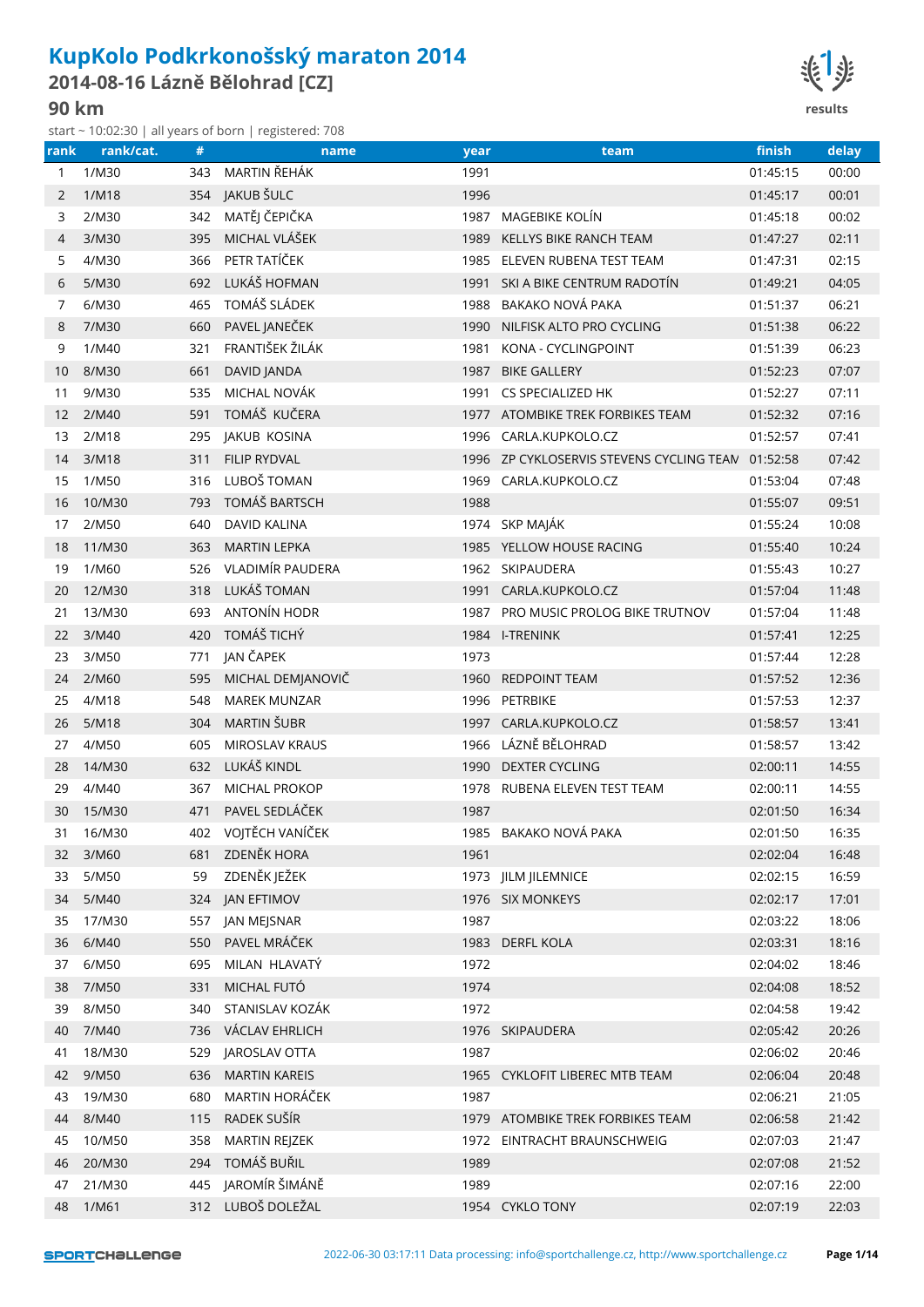| 49  | 22/M30     | 689 | MICHAL HOLECEK            |          | 1986 LABE TRI CLUB HK            | 02:07:20 | 22:04 |
|-----|------------|-----|---------------------------|----------|----------------------------------|----------|-------|
| 50  | 9/M40      | 450 | JAROSLAV ŠEBESTA          | 1983     |                                  | 02:07:20 | 22:04 |
| 51  | 10/M40     | 309 | ROMAN VETRÁK              | 1980     |                                  | 02:07:20 | 22:04 |
| 52  | 4/M60      | 359 | OTAKAR DVOŘÁK             | 1962     |                                  | 02:07:21 | 22:05 |
| 53  | 11/M50     |     | 350 JAN HUDEČEK           | 1966 ALD |                                  | 02:07:49 | 22:33 |
| 54  | 11/M40     | 355 | <b>MARTIN KLEIN</b>       |          | 1977 SYMBIO+ CYCLING             | 02:08:22 | 23:06 |
| 55  | 12/M50     | 313 | JIŘÍ SEIDL                | 1966     |                                  | 02:08:59 | 23:43 |
| 56  | 13/M50     | 427 | PAVEL ŠŤOVÍČEK            | 1970     | CK GRUPPETTO JIČÍN               | 02:09:35 | 24:20 |
| 57  | 23/M30     | 330 | <b>MICHAL SOUKUP</b>      | 1989     | KOLO-PARK.CZ                     | 02:09:47 | 24:31 |
| 58  | 12/M40     | 576 | MAREK LÁNSKÝ              | 1981     |                                  | 02:09:50 | 24:34 |
| 59  | 13/M40     | 384 | ZDENĚK ZEMÁNEK            |          | 1982 TPCA BIKE TEAM              | 02:09:58 | 24:42 |
| 60  | 14/M40     | 755 | VLADIMÍR ČÍŽEK            | 1982     |                                  | 02:10:03 | 24:47 |
| 61  | 5/M60      | 786 | <b>DALIBOR BINTER</b>     |          | 1964 POLICIE LIBEREC             | 02:10:05 | 24:49 |
| 62  | 6/M60      | 472 | JIŘÍ SEDLÁČEK             | 1958     |                                  | 02:10:22 | 25:06 |
| 63  | 15/M40     |     | 564 JAN MALÍŘ             |          | 1980 CK HRADEC KRÁLOVÉ           | 02:10:25 | 25:09 |
| 64  | 16/M40     | 538 | FRANTIŠEK NOVÁK           | 1983     |                                  | 02:10:27 | 25:11 |
| 65  | 17/M40     | 643 | MARTIN JURIČEK            | 1977     |                                  | 02:10:28 | 25:13 |
| 66  | 14/M50     | 410 | MILOŠ TRUX                | 1972     | BIKE POINT ROUDNICE NAD LABEM    | 02:10:30 | 25:14 |
| 67  | 24/M30     | 325 | TOMÁŠ BUCHTA              | 1987     |                                  | 02:11:03 | 25:47 |
| 68  | 15/M50     |     | 464 VIT SLANINA           | 1965     |                                  | 02:11:11 | 25:55 |
| 69  | 16/M50     | 784 | MIROSLAV BLÁHA            |          | 1974 CEPRO TEAM                  | 02:11:15 | 25:59 |
| 70  | 7/M60      | 686 | <b>VLASTISLAV HOLUB</b>   | 1961     |                                  | 02:11:18 | 26:02 |
| 71  | 18/M40     | 719 | <b>LADISLAV FUKSA</b>     |          | 1979 CYKLOFIT LIBEREC MTB TEAM   | 02:11:20 | 26:04 |
| 72  | 8/M60      |     | 494 VLADIMÍR PRŮCHA       |          | 1959 ALLTRAINING.CZ              | 02:11:31 | 26:15 |
| 73  | 19/M40     |     | 757 JAKUB ČEŘOVSKÝ        | 1983     |                                  | 02:11:42 | 26:27 |
| 74  | 25/M30     | 699 | JAKUB HEBELKA             |          | 1993 CARLA.KUPKOLO.CZ            | 02:11:45 | 26:29 |
| 75  | 17/M50     | 489 | VÁCLAV RADA               |          | 1974 ČHR TEAM                    | 02:12:14 | 26:58 |
| 76  | 20/M40     | 399 | ZDENĚK VEIS               | 1976     |                                  | 02:12:16 | 27:00 |
| 77  | 21/M40     | 779 | <b>VLASTIMIL BRUMLICH</b> | 1978     |                                  | 02:12:17 | 27:02 |
| 78  | 9/M60      | 338 | RICHARD DOHNAL            | 1962     |                                  | 02:12:19 | 27:03 |
| 79  | 18/M50     | 688 | LEOŠ HOLMAN               |          | 1970 TPCA BIKE TEAM              | 02:12:20 | 27:04 |
| 80  | 19/M50     | 566 | MILOŠ MACHEK              |          | 1965 SK HASIČI KHK               | 02:12:27 | 27:11 |
| 81  | 20/M50     | 531 | JAN OSWALD                | 1969     |                                  | 02:12:37 | 27:21 |
| 82  | 26/M30     | 619 | MICHAL KONEČNÝ            | 1995     | CYKLO POINT JIČÍN                | 02:12:40 | 27:25 |
| 83  | 21/M50     | 315 | JAN BAJER                 | 1970     |                                  | 02:12:45 | 27:29 |
| 84  | 22/M40     | 791 | ONDŘEJ BASAŘ              | 1983     | DEXTER BSK RACING                | 02:13:55 | 28:39 |
| 85  | 10/M60     | 322 | ALEŠ MORÁVEK              | 1964     | <b>REDPOINT TEAM</b>             | 02:14:10 | 28:54 |
| 86  | 23/M40     | 618 | MICHAL KOPČAN             |          | 1978 MDMB                        | 02:14:11 | 28:55 |
| 87  | 6/M18      | 317 | <b>JAN TOMAN</b>          |          | 1997 CARLA.KUPKOLO.CZ            | 02:14:18 | 29:03 |
| 88  | 22/M50     | 488 | PETR RADONSKÝ             | 1966     |                                  | 02:14:48 | 29:33 |
| 89  | 24/M40     | 448 | PAVEL ŠIBRAVA             | 1979     |                                  | 02:14:50 | 29:34 |
| 90  | 23/M50     | 551 | JAROMÍR MOKREJŠ           | 1969     |                                  | 02:14:50 | 29:34 |
| 91  | 24/M50     | 635 | JAN KAŠPAR                | 1971     | CYKLOFIT LIBEREC MTB TEAM        | 02:14:56 | 29:41 |
| 92  | 25/M40     | 607 | MICHAL KRÁL               | 1975     | SYMBIO+ CANNONDALE               | 02:15:03 | 29:47 |
| 93  | 26/M40     | 749 | JAN DOLEŽAL               | 1979     | PM CONSULTING S.R.O.             | 02:15:03 | 29:47 |
| 94  | 11/M60     | 469 | ROMAN SKLENÁŘ             |          | 1964 ATOMBIKE TREK FORBIKES TEAM | 02:15:03 | 29:47 |
| 95  | 27/M30     | 684 | RADEK HONC                | 1991     |                                  | 02:15:06 | 29:50 |
| 96  | 27/M40     | 718 | PETER GALOVICH            | 1975     |                                  | 02:16:03 | 30:47 |
| 97  | 28/M40     | 220 | RADIM NEUBAUER            |          | 1977 HERMANN - IRSAP             | 02:16:44 | 31:28 |
| 98  | 25/M50     | 782 | ZDENĚK BORŮVKA            | 1965     |                                  | 02:16:49 | 31:33 |
| 99  | 1/Z40      | 518 | JITKA PEŠINOVÁ            | 1977     | <b>REDPOINT TEAM</b>             | 02:17:18 | 32:03 |
| 100 | 29/M40     | 644 | ANTONÍN JODAS             | 1977     |                                  | 02:17:20 | 32:04 |
| 101 | 26/M50     | 626 | PETR KOCIÁN               |          | 1974 CATR                        | 02:17:21 | 32:05 |
|     | 102 12/M60 | 347 | KAROL MAJERNÍK            | 1957     |                                  | 02:17:22 | 32:06 |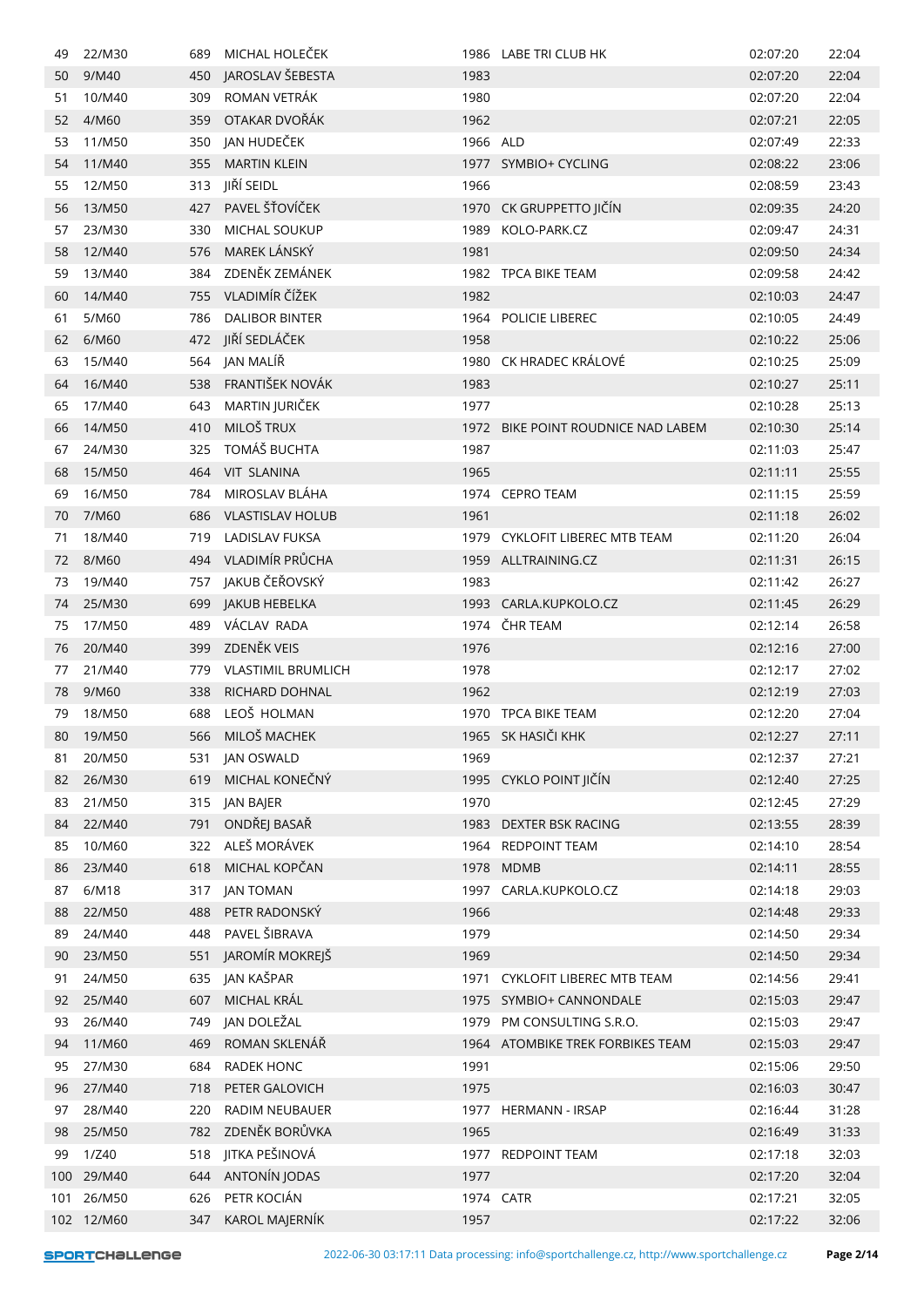| 103 | 30/M40     | 572. | <b>MARTIN LIZNER</b>  | 1975     |                                   | 02:17:29 | 32:13 |
|-----|------------|------|-----------------------|----------|-----------------------------------|----------|-------|
| 104 | 31/M40     | 601  | MILAN KROČEK          | 1982     |                                   | 02:17:31 | 32:15 |
| 105 | 32/M40     | 351  | JAKUB GAJDOŠÍK        | 1981     |                                   | 02:17:37 | 32:22 |
| 106 | 27/M50     | 705  | <b>JOSEF HANEK</b>    | 1974     |                                   | 02:18:04 | 32:48 |
| 107 | 28/M30     | 586  | TOMÁŠ KUDRNÁČ         |          | 1989 CYKLO POINT JIČÍN            | 02:18:08 | 32:52 |
| 108 | 2/M61      | 774  | JOSEF BYSTRIANSKY     |          | 1954 NILFISK ALTO PRO CYCLING     | 02:18:09 | 32:53 |
| 109 | 7/M18      | 652  | VÍT JEŽEK             | 1999     | <b>JILM JILEMNICE</b>             | 02:18:29 | 33:13 |
| 110 | 29/M30     | 525  | PETR PAVLÍČEK         |          | 1986 CTB CYCLING TEAM BRANDYS     | 02:18:56 | 33:40 |
| 111 | 33/M40     | 567  | JIŘÍ MACÁK            | 1978     |                                   | 02:19:48 | 34:32 |
| 112 | 28/M50     | 500  | PETR POSPÍŠIL         |          | 1974 AMOK REKLAMA HOŘICE          | 02:20:03 | 34:47 |
| 113 | 34/M40     | 638  | PAVEL KAPOUN          |          | 1978 JIZERSKÉ PEKÁRNY TEAM        | 02:20:20 | 35:04 |
| 114 | 35/M40     | 389  | DANIEL ZAJÍC          | 1980     | BIKE TEAM STARÁ PAKA              | 02:20:32 | 35:16 |
| 115 | 29/M50     | 293  | JIŘÍ KOSINA           |          | 1965 CYKLO SKI ŽITNÍK             | 02:20:34 | 35:18 |
| 116 | 36/M40     | 418  | ZDENĚK TOMÁŠ          | 1976     | BIKE TEAM STARÁ PAKA              | 02:20:35 | 35:19 |
| 117 | 30/M30     | 303  | LUKÁŠ FEJK            | 1988     | <b>LUKAS TRADE</b>                | 02:20:40 | 35:25 |
| 118 | 30/M50     | 678  | SVATOPLUK HORÁČEK     |          | 1974 MTB ELINKA                   | 02:21:26 | 36:10 |
| 119 | 37/M40     | 621  | MICHAL KOKEŠ          | 1984     |                                   | 02:21:26 | 36:10 |
| 120 | 38/M40     | 608  | TOMÁŠ KOŽELSKÝ        | 1983     |                                   | 02:21:29 | 36:13 |
| 121 | 8/M18      | 751  | ONDŘEJ DOLEJŠ         | 1998     |                                   | 02:21:29 | 36:13 |
|     | 122 31/M50 | 497  | ALEŠ PROKŮPEK         | 1966     |                                   | 02:21:33 | 36:17 |
| 123 | 32/M50     | 737  | LEOŠ EFFENBERK        | 1971     |                                   | 02:21:34 | 36:19 |
| 124 | 39/M40     | 710  | JAROMÍR GREGOR        | 1982     |                                   | 02:21:44 | 36:28 |
| 125 | 40/M40     | 455  | LUKÁŠ SVOBODA         |          | 1975 PODKUMBURSKÝ BANDITI         | 02:21:45 | 36:30 |
|     | 126 31/M30 | 435  | ONDŘEJ ŠORF           |          | 1987 MX-ŠTIDLA                    | 02:21:49 | 36:33 |
| 127 | 33/M50     | 775  | FRANTIŠEK BUŘIL       | 1966     |                                   | 02:21:59 | 36:43 |
| 128 | 9/M18      | 574  | JAKUB LAUŠMAN         |          | 1998 NEMÁM                        | 02:22:02 | 36:46 |
| 129 | 32/M30     | 463  | LUKÁŠ SLANINA         | 1985     |                                   | 02:22:07 | 36:51 |
| 130 | 41/M40     | 704  | PAVEL HAUER           | 1979     |                                   | 02:22:09 | 36:53 |
| 131 | 2/Z40      | 563  | PAVLÍNA MARÁČKOVÁ     | 1981     |                                   | 02:22:09 | 36:53 |
|     | 132 42/M40 | 505  | PETR POLÁK            | 1975     |                                   | 02:22:11 | 36:55 |
| 133 | 34/M50     | 637  | <b>IVO KARBAN</b>     |          | 1974 ATOMBIKE TREK FORBIKES TEAM  | 02:22:23 | 37:07 |
|     | 134 35/M50 | 770  | MIROSLAV ČECH         | 1974     |                                   | 02:22:28 | 37:12 |
|     | 135 33/M30 | 428  | MICHAL ŠTÍPEK         | 1993     |                                   | 02:22:44 | 37:28 |
|     | 136 34/M30 | 517  | ALEŠ PETERA           | 1986     |                                   | 02:22:53 | 37:37 |
|     | 137 43/M40 | 707  | LUKÁŠ GROF            |          | 1982 PLANTÁŽNÍCI                  | 02:23:08 | 37:52 |
|     | 138 35/M30 | 741  | PAVEL DUFEK           | 1988     |                                   | 02:23:22 | 38:06 |
| 139 | 36/M30     | 772  | MARTIN CÍSAŘ          | 1986     |                                   | 02:23:31 | 38:15 |
|     | 140 44/M40 | 490  | <b>MARTIN PÜSCHEL</b> |          | 1983 CYKLO SKI TEAM ŽACLÉŘ        | 02:23:35 | 38:19 |
| 141 | 37/M30     | 659  | ROBIN JANEČEK         | 1985     |                                   | 02:23:35 | 38:20 |
|     | 142 36/M50 | 423  | JAN ŠVEHLA            | 1971 PRE |                                   | 02:23:36 | 38:20 |
| 143 | 38/M30     | 750  | MARTIN DOLENSKÝ       | 1988     |                                   | 02:23:37 | 38:21 |
|     | 144 13/M60 | 647  | JOSEF JIRMAN          | 1964     |                                   | 02:23:42 | 38:26 |
| 145 | 39/M30     | 383  | ALEŠ ZEMEK            |          | 1988 CTB CYCLING TEAM BRANDYS     | 02:24:01 | 38:45 |
|     | 146 40/M30 | 524  | MICHAL PAVLÍČEK       |          | 1987 CTB CYCLING TEAM BRANDÝS     | 02:24:01 | 38:45 |
| 147 | 37/M50     | 434  | JAROSLAV ŠORM         | 1970     |                                   | 02:24:04 | 38:48 |
|     | 148 38/M50 | 328  | FRANTIŠEK NEDVÍDEK    | 1968     |                                   | 02:24:21 | 39:06 |
|     | 149 3/Z40  | 392  | MARTINA VOKATÁ        |          | 1983 HOVRCH.INFO                  | 02:24:23 | 39:07 |
|     | 150 1/Z41  | 377  | JANA ŽÁČKOVÁ          | 1967     | DEXTER BSK RACING                 | 02:24:52 | 39:36 |
| 151 | 45/M40     | 709  | <b>DAVID GREGOR</b>   | 1981     | DAGR KRATONOHY                    | 02:25:00 | 39:45 |
|     | 152 46/M40 | 615  | DAVID KOTĚ            | 1976     |                                   | 02:25:07 | 39:51 |
| 153 | 47/M40     | 653  | VÁCLAV JERIE          |          | 1981 CYKLO M. KUCERA HORNÍ BRANNÁ | 02:25:15 | 39:59 |
|     | 154 4/Z40  | 650  | ROMANA JEŽKOVÁ        |          | 1975 BAKAKO NOVÁ PAKA             | 02:25:20 | 40:04 |
|     | 155 14/M60 | 616  | <b>MARTIN KOREC</b>   | 1960     |                                   | 02:25:29 | 40:13 |
|     | 156 41/M30 |      | 513 JAN PILIK         | 1985     |                                   | 02:25:31 | 40:15 |
|     |            |      |                       |          |                                   |          |       |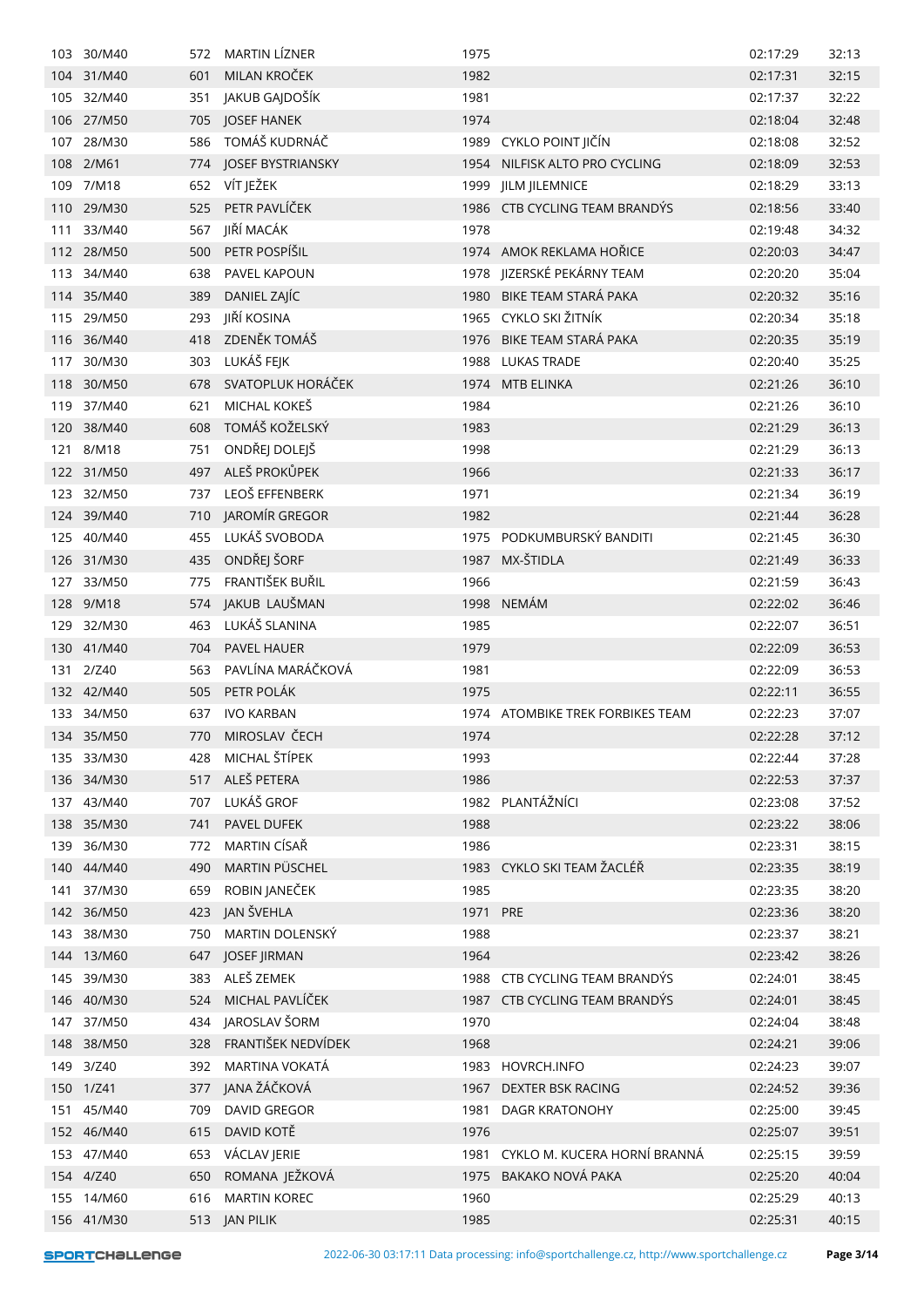| 157 | 42/M30     | 544 | TOMÁŠ NAJMAN           | 1990      |                               | 02:25:45 | 40:29 |
|-----|------------|-----|------------------------|-----------|-------------------------------|----------|-------|
|     | 158 39/M50 | 765 | LUKÁŠ ČERNÝ            |           | 1974 BORDER GUARDS            | 02:25:45 | 40:29 |
|     | 159 40/M50 | 461 | <b>MARTIN SLUKA</b>    | 1971      |                               | 02:26:29 | 41:13 |
|     | 160 41/M50 | 540 | JIŘÍ NEUMANN           | 1973      |                               | 02:26:34 | 41:18 |
|     | 161 2/Z41  | 783 | LUCIE BLAŽKOVÁ         |           | 1970 CARLA.KUPKOLO.CZ         | 02:26:39 | 41:23 |
|     | 162 42/M50 | 752 | MILOŠ DOLEJŠ           | 1974      |                               | 02:26:49 | 41:33 |
|     | 163 43/M50 | 301 | PETR IMLAUF            | 1974      |                               | 02:27:01 | 41:45 |
|     | 164 44/M50 | 725 | JAROMÍR FLÉGL          | 1971      |                               | 02:27:02 | 41:46 |
| 165 | 15/M60     | 388 | PAVEL ZÁMEČNÍK         |           | 1964 IVAR CS - AUTHOR TEAM    | 02:27:11 | 41:55 |
|     | 166 45/M50 | 792 | PAVEL BARVÍNEK         |           | 1966 REMERX MERIDA TEAM KOLÍN | 02:27:30 | 42:14 |
|     | 167 43/M30 | 373 | PETR JEBAVÝ            |           | 1986 SP MTB VRCHLABÍ          | 02:27:35 | 42:19 |
| 168 | 46/M50     | 344 | RADEK KOUTNÝ           |           | 1967 SKP BOSKOVICE            | 02:27:41 | 42:25 |
|     | 169 44/M30 | 762 | KAREL ČERNÝ            | 1990      |                               | 02:27:45 | 42:29 |
| 170 | 16/M60     | 382 | VLADIMÍR ZÍMA          | 1960      |                               | 02:27:47 | 42:31 |
| 171 | 47/M50     | 523 | ZDENĚK PĚCHOUČEK       | 1969      | BAKAKO NOVÁ PAKA              | 02:27:58 | 42:42 |
|     | 172 48/M50 | 349 | ROMAN TOMÁŠEK          |           | 1970 LUIGI COCOTTI            | 02:28:09 | 42:53 |
|     | 173 48/M40 | 429 | MAREK ŠTEFAN           | 1975      |                               | 02:28:14 | 42:58 |
|     | 174 49/M50 | 443 | PAVEL ŠIMEK            | 1967      |                               | 02:28:17 | 43:02 |
| 175 | 50/M50     | 665 | <b>LADISLAV IVANOV</b> |           | 1974 CONTINENTAL SPORT CLUB   | 02:28:27 | 43:11 |
|     | 176 49/M40 | 717 | <b>ALAN GAVEL</b>      | 1977      |                               | 02:28:31 | 43:15 |
|     | 177 3/Z41  | 581 | MARKÉTA KYNDLOVÁ       |           | 1969 ALSET RACING TEAM        | 02:28:36 | 43:20 |
| 178 | 50/M40     | 721 | <b>DANIEL FRUMERT</b>  | 1977 CATR |                               | 02:28:39 | 43:23 |
| 179 | 17/M60     | 362 | RADEK KOLOC            | 1962      |                               | 02:29:10 | 43:55 |
| 180 | 18/M60     | 357 | VLADIMÍR SLAVÍK        | 1964      |                               | 02:29:11 | 43:55 |
| 181 | 51/M50     | 341 | PAVEL JIRÁSEK          |           | 1974 KOSMOS BIKES             | 02:29:11 | 43:55 |
|     | 182 4/Z41  | 698 | MARKÉTA HEMELÍKOVÁ     | 1973      | ROCKMACHINE-CYKLOMAX          | 02:29:12 | 43:56 |
|     | 183 45/M30 | 394 | JAKUB VOCELKA          | 1992      |                               | 02:29:15 | 43:59 |
|     | 184 51/M40 | 743 | <b>MICHAL DUB</b>      | 1976      |                               | 02:29:33 | 44:17 |
| 185 | 19/M60     | 763 | JAN ČERNÝ              | 1956      |                               | 02:30:29 | 45:13 |
| 186 | 10/M18     | 534 | PETR NOVOTNÝ           |           | 1997 TJ LÁZNĚ BĚLOHRAD        | 02:30:40 | 45:24 |
| 187 | 52/M40     | 323 | MARTIN ČECH            | 1976      |                               | 02:30:41 | 45:25 |
|     | 188 52/M50 | 722 | MIROSLAV FRANEK        | 1971      |                               | 02:31:04 | 45:48 |
|     | 189 53/M40 |     | 203 VLADIMÍR URBAN     | 1978      |                               | 02:31:07 | 45:51 |
|     | 190 20/M60 | 201 | JIŘÍ MRKLAS            |           | 1961 MIHOKORÁDLO              | 02:31:09 | 45:53 |
|     | 191 21/M60 | 740 | JIŘÍ DVOŘÁK            | 1958      |                               | 02:31:30 | 46:14 |
|     | 192 54/M40 | 417 | MARTIN TOMÁŠ           | 1977      |                               | 02:31:33 | 46:17 |
| 193 | 46/M30     | 612 | TOMÁŠ KOUT             | 1995      |                               | 02:31:35 | 46:19 |
|     | 194 55/M40 | 785 | JAROSLAV BITTERMANN    | 1983      |                               | 02:31:46 | 46:30 |
|     | 195 56/M40 | 493 | VLADIMÍR PŘIKRYL       |           | 1983 CGM SPORTOVNÍ KLUB       | 02:32:38 | 47:23 |
|     | 196 53/M50 | 451 | FRANTIŠEK ŠALDA        |           | 1969 CYKLOVYSOKÉ              | 02:32:43 | 47:27 |
|     | 197 47/M30 | 674 | PATRIK HUBAČEK         | 1989      |                               | 02:32:59 | 47:43 |
|     | 198 54/M50 | 426 | TOMÁŠ ŠTREGL           | 1974      |                               | 02:33:04 | 47:48 |
| 199 | 22/M60     | 442 | JIŘÍ ŠINDELÁŘ          |           | 1960 MTB CHRUDIM              | 02:33:47 | 48:31 |
|     | 200 48/M30 | 533 | PETR NOVOTNÝ           | 1988      | CTB CYCLING TEAM BRANDÝS      | 02:33:52 | 48:36 |
| 201 | 57/M40     | 687 | MARTIN HOLOVIČ         | 1976      |                               | 02:34:14 | 48:59 |
|     | 202 58/M40 | 579 | RADEK LANDFELD         |           | 1977 PODKUMBURSKÝ BANDITI     | 02:34:19 | 49:03 |
|     | 203 59/M40 | 613 | LUKÁŠ KOTLÁŘ           | 1980      |                               | 02:34:19 | 49:04 |
| 204 | 60/M40     | 412 | <b>MARTIN TRACHTA</b>  |           | 1977 DAFIT                    | 02:34:21 | 49:06 |
|     | 205 55/M50 | 729 | <b>MIROSLAV FIALA</b>  | 1967      | OLFIN CAR - VELLA TRUTNOV     | 02:34:25 | 49:09 |
|     | 206 56/M50 | 642 | MARTIN KADEČKA         |           | 1973 PROFIN PLASTY S.R.O.     | 02:35:02 | 49:46 |
|     | 207 3/M61  | 378 | JIŘÍ ZUZÁNEK           | 1953      |                               | 02:35:02 | 49:46 |
|     | 208 57/M50 | 683 | <b>MAREK HONEMEYER</b> | 1973      |                               | 02:35:03 | 49:47 |
|     | 209 61/M40 | 501 | JAROSLAV POSPÍŠIL      |           | 1978 BIKE TEAM STARÁ PAKA     | 02:35:16 | 50:00 |
|     | 210 62/M40 |     | 778 PAVEL BUJÁREK      |           | 1975 ENDURO MARTINICE         | 02:35:20 | 50:04 |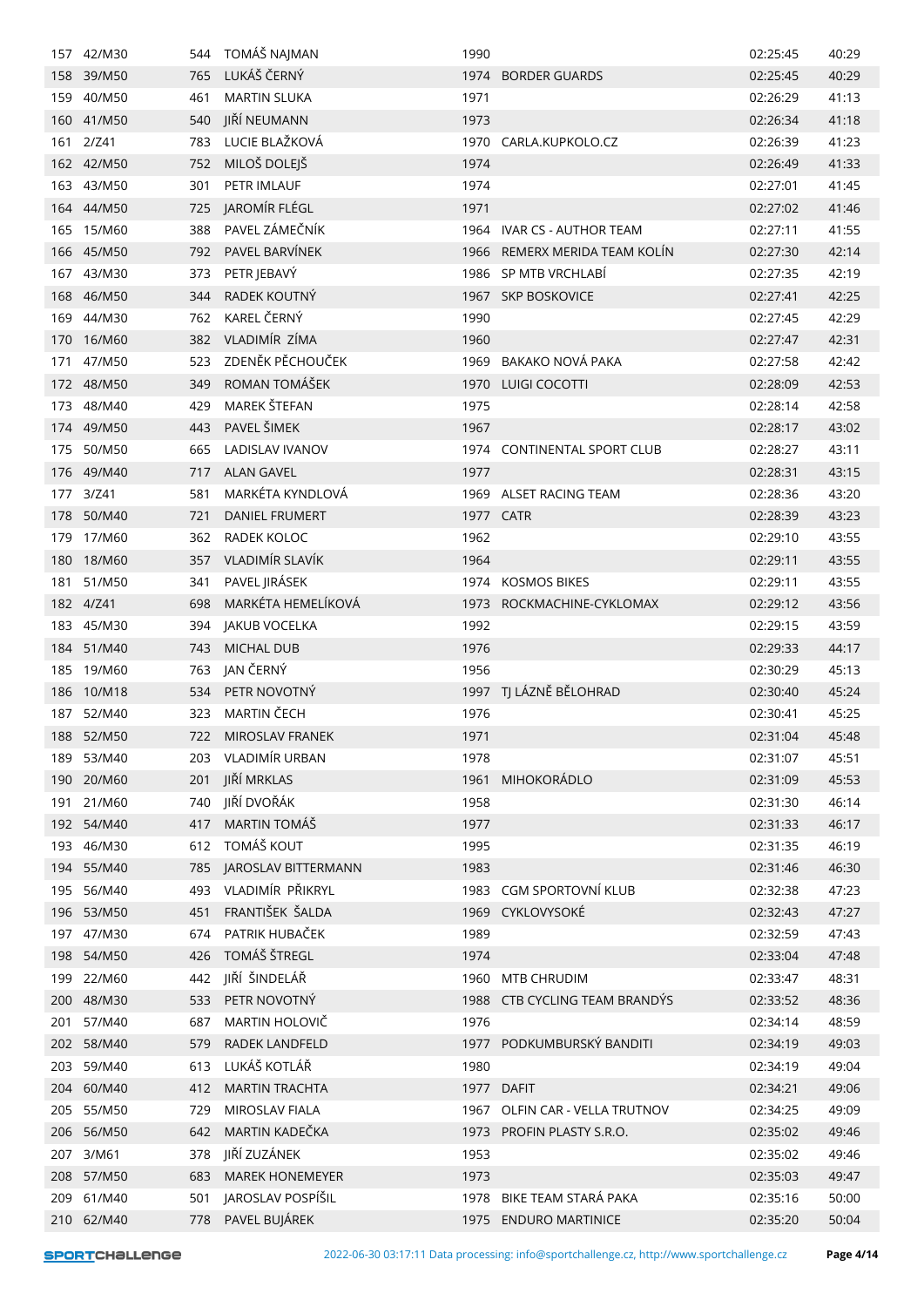|     | 211 49/M30   |     | 447 VOJTĚCH ŠIDÁK   |          | 1989 CS SPECIALIZED PCE        | 02:35:32 | 50:16    |
|-----|--------------|-----|---------------------|----------|--------------------------------|----------|----------|
|     | 212 63/M40   | 731 | JIŘÍ FEJFAR         |          | 1980 TJ LÁZNĚ BĚLOHRAD         | 02:35:37 | 50:21    |
|     | 213 64/M40   | 708 | <b>TOMÁŠ GROF</b>   | 1976     |                                | 02:35:58 | 50:43    |
|     | 214 58/M50   | 437 | DAVID ŠOLLAR        | 1971     |                                | 02:36:09 | 50:53    |
| 215 | 5/Z40        | 467 | DENISA SKRBKOVÁ     | 1989     | <b>EXPRES NÁPOJE</b>           | 02:36:17 | 51:01    |
|     | 216 59/M50   | 571 | MIROSLAV LOKVENC    |          | 1966 APACHE LOKO TRUTNOV       | 02:36:17 | 51:01    |
| 217 | 60/M50       | 568 | PETR LUKŠÍK         | 1973     |                                | 02:36:47 | 51:31    |
| 218 | 65/M40       | 530 | TOMÁŠ OTRADOVEC     | 1978     | CYKLO SKI TEAM ŽACLÉŘ          | 02:36:48 | 51:33    |
|     | 219 66/M40   | 298 | LUKÁŠ BABÁK         |          | 1982 PODKUMBURŠTÍ BANDITI      | 02:37:20 | 52:04    |
| 220 | 50/M30       | 560 | JAKUB MAŤÁTKO       | 1993     |                                | 02:37:31 | 52:15    |
| 221 | 4/M61        | 502 | MILAN POŘÍZ         | 1951     |                                | 02:37:34 | 52:18    |
|     | 222 51/M30   | 628 | LUKÁŠ KNĚŽOUREK     | 1991     |                                | 02:37:43 | 52:27    |
|     | 223 23/M60   | 407 | PETR VÁLEK          | 1964     |                                | 02:37:51 | 52:35    |
|     | 224 67/M40   | 308 | PAVEL CHEMIŠINEC    | 1979     | OVOCE-ZELENINA LÁZNĚ BĚLOHRAD  | 02:37:57 | 52:41    |
| 225 | 52/M30       | 589 | <b>DOMINIK KUDA</b> | 1993     |                                | 02:38:02 | 52:47    |
|     | 226 53/M30   | 310 | DAVID PAVLÍČEK      | 1994     |                                | 02:38:07 | 52:51    |
|     | 227 24/M60   | 578 | KAREL LANDKAMMER    | 1961     |                                | 02:38:59 | 53:43    |
|     | 228 61/M50   | 702 | JOSEF HAVÍŘ         | 1967     | TRUHLÁŘSTVÍ CHYJICE            | 02:39:02 | 53:47    |
| 229 | 54/M30       | 746 | TOMÁŠ DOSTALÍK      | 1989     |                                | 02:39:54 | 54:38    |
|     | 230 6/Z40    | 422 | KATEŘINA ŠVIHOVÁ    | 1978     |                                | 02:40:09 | 54:53    |
| 231 | 55/M30       | 479 | MARTIN RŮŽIČKA      | 1988     | CTB CYCLING TEAM BRANDYS       | 02:41:20 | 56:05    |
|     | 232 7/Z40    | 675 | LUCIE HRNČÍŘOVÁ     | 1984     |                                | 02:41:21 | 56:05    |
|     | 233 68/M40   | 297 | ZDENĚK ŠÍR          | 1983     |                                | 02:41:22 | 56:06    |
|     | 234 69/M40   | 654 | PETR JENČOVSKÝ      |          | 1976 SK HASIČŮ KHK             | 02:41:23 | 56:08    |
|     | 235 25/M60   | 539 | JAROSLAV NIČ        | 1964     |                                | 02:41:25 | 56:09    |
|     | 236 11/M18   | 711 | VÍT GRACÍK          |          | 1999 CYKLO SKI TEAM ŽACLÉŘ     | 02:41:27 | 56:11    |
|     | 237 70/M40   | 620 | MARTIN KOMÍNEK      | 1975     |                                | 02:41:48 | 56:32    |
|     | 238 26/M60   |     | 584 JOSEF KUTINA    | 1962     |                                | 02:42:03 | 56:47    |
| 239 | 8/Z40        | 335 | VENDULA KELBICHOVÁ  | 1986     |                                | 02:42:04 | 56:48    |
|     | 240 27/M60   | 587 | MILOŠ KUDRNÁČ       | 1960     | <b>CONTINENTAL SPORT CLUB</b>  | 02:42:15 | 56:59    |
| 241 | 62/M50       | 747 | JAN DOSTÁL          |          | 1972 LÁZNĚ BĚLOHRAD            | 02:42:28 | 57:12    |
|     | 242 71/M40   |     | 205 MARTIN VYHLEDAL | 1976     |                                | 02:43:00 | 57:44    |
|     | 243 72/M40   |     | 216 ONDŘEJ HOŘÁK    | 1981     |                                | 02:43:00 | 57:44    |
|     | 244 73/M40   | 773 | PETER CEHLÁR        | 1980     |                                | 02:43:12 | 57:56    |
|     | 245 74/M40   | 491 | JAN PUDIVÍTR        | 1979     |                                | 02:43:13 | 57:57    |
|     | 246 75/M40   | 481 | <b>ROMAN RUBEK</b>  | 1978     |                                | 02:43:16 | 58:00    |
| 247 | 28/M60       | 475 | MARTIN ŘÍHA         |          | 1963 K-PRO, SPOL. S R.O.       | 02:43:17 | 58:01    |
| 248 | 63/M50       | 734 | EVŽEN ERÖS          | 1970     |                                | 02:43:18 | 58:02    |
| 249 | 64/M50       | 364 | <b>RADEK DYNTAR</b> | 1972 EMA |                                | 02:43:20 | 58:04    |
| 250 | 65/M50       | 329 | MARTIN KOHLÍČEK     |          | 1971 X SKI SCHOOL              | 02:43:24 | 58:08    |
| 251 | 76/M40       | 769 | MILAN ČECH          |          | 1976 PROFIALARM S.R.O.         | 02:43:27 | 58:11    |
|     | 252 29/M60   | 648 | ZDENĚK JIRÁSKO      | 1955     |                                | 02:43:29 | 58:13    |
|     | 253 77/M40   | 302 | MARTIN HEMSKÝ       | 1981     |                                | 02:43:34 | 58:18    |
|     | 254 66/M50   | 646 | PAVEL JIROUŠEK      | 1972     |                                | 02:43:40 | 58:24    |
|     | 255 12/M18   | 672 | ONDŘEJ HUJER        |          | 1997 EXPRES NÁPOJE LIBEREC MTB | 02:43:42 | 58:26    |
|     | 256 9/Z40    | 415 | LENKA TOMÁŠOVÁ      |          | 1981 LHOTA POD LIBČANY         | 02:43:57 | 58:41    |
|     | 257 78/M40   | 732 | <b>JIRI FABIAN</b>  |          | 1978 TOPMONKS HUNTERS          | 02:44:05 | 58:49    |
|     | 258 79/M40   | 611 | LUKÁŠ KOUTSKÝ       | 1980     |                                | 02:44:10 | 58:55    |
|     | 259 80/M40   | 425 | JIŘÍ ŠUBRT          |          | 1979 TATRA LEADER              | 02:44:39 | 59:23    |
|     | 260 81/M40   | 460 | HONZA STOLÍN        |          | 1983 SK HASIČŮ KHK             | 02:45:19 | 01:00:03 |
| 261 | 56/M30       | 381 | MARTIN ZPĚVÁK       | 1988     |                                | 02:45:30 | 01:00:14 |
|     | 262 30/M60   | 666 | JINDŘICH CHUDÝ      | 1964     |                                | 02:45:33 | 01:00:17 |
|     | 263 82/M40   | 527 | MARTIN PÁNEK        | 1977     |                                | 02:45:34 | 01:00:18 |
|     | (264) 67/M50 |     | 592 MICHAL KUBIŠTA  | 1971     |                                | 02:45:34 | 01:00:18 |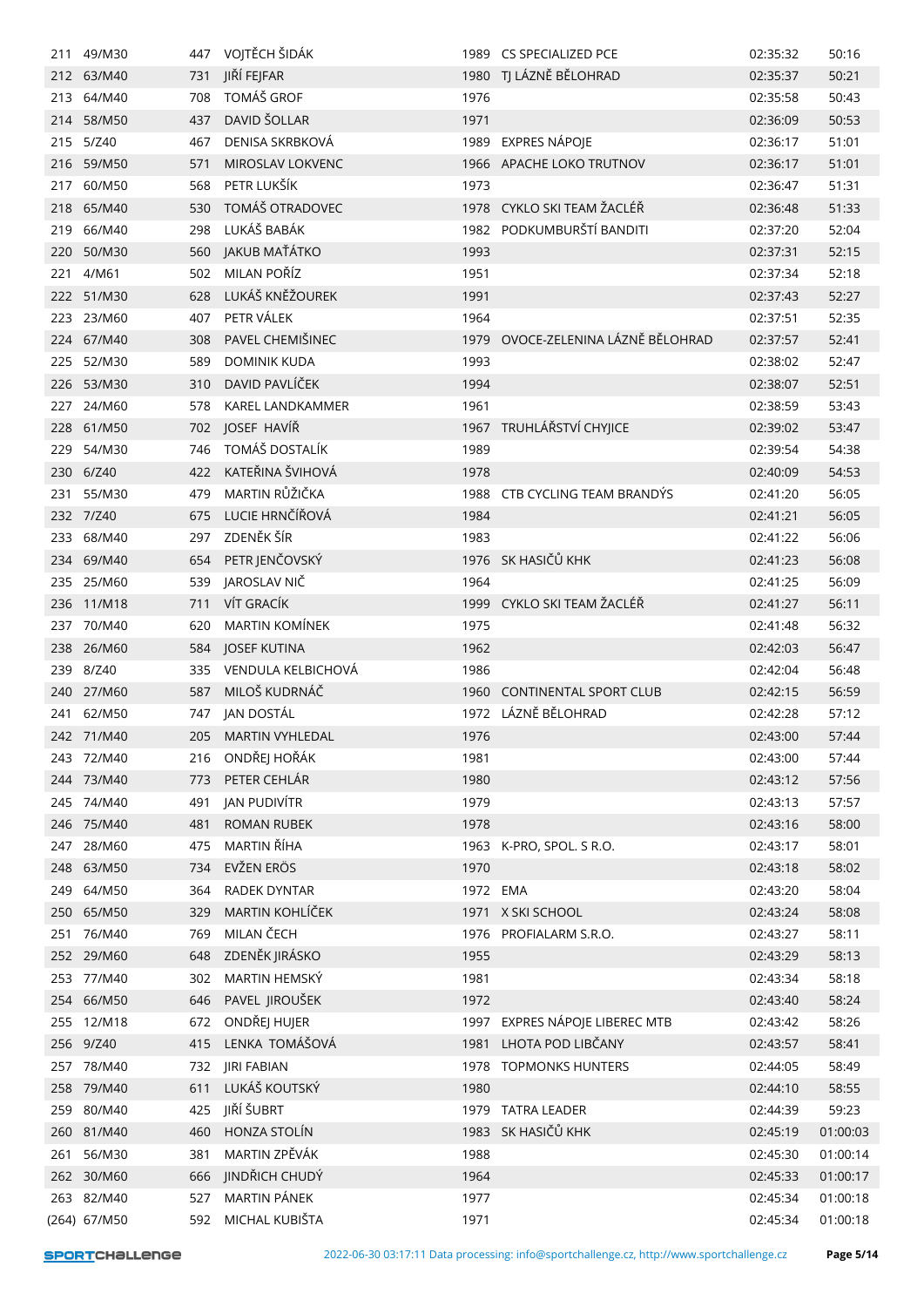|     | 265 31/M60   |     | 334 JAN VOJTÍK          | 1961 |                                  | 02:46:10 | 01:00:54 |
|-----|--------------|-----|-------------------------|------|----------------------------------|----------|----------|
|     | 266 68/M50   | 360 | <b>JINDRICH TRUSKA</b>  | 1974 |                                  | 02:46:11 | 01:00:55 |
|     | 267 83/M40   | 431 | RADEK ŠŤASTNÝ           |      | 1977 CONTINENTAL SPORT CLUB      | 02:46:18 | 01:01:02 |
|     | 268 5/M61    |     | 403 JAROMÍR VANÍČEK     |      | 1952 BAKAKO NOVÁ PAKA            | 02:46:21 | 01:01:05 |
| 269 | 69/M50       |     | 456 JAN SVÍTEK          | 1974 |                                  | 02:46:27 | 01:01:11 |
| 270 | 84/M40       | 413 | LEIGH MATTHEW TOZER     | 1980 |                                  | 02:46:28 | 01:01:12 |
| 271 | 10/Z40       | 761 | PETRA ČEŘOVSKÁ          | 1981 |                                  | 02:46:34 | 01:01:18 |
|     | 272 6/M61    | 202 | <b>VLADIMÍR URBAN</b>   | 1950 |                                  | 02:46:44 | 01:01:28 |
|     | 273 32/M60   | 432 | VLADIMÍR ŠRITR          | 1959 |                                  | 02:47:11 | 01:01:55 |
|     | 274 70/M50   | 712 | MAREK GRACÍK            | 1971 | CYKLO SKI TEAM ŽACLÉŘ            | 02:47:27 | 01:02:11 |
| 275 | 71/M50       | 789 | JOSEF BEDNÁŘ            | 1971 | <b>MARGL BIKE TEAM</b>           | 02:48:24 | 01:03:08 |
|     | 276 85/M40   | 552 | KAREL MLÁDEK            | 1980 |                                  | 02:48:25 | 01:03:09 |
|     | 277 86/M40   | 369 | JAKUB JÍROVÝ            | 1975 | PRODEJNA KOLAEXPERT              | 02:48:26 | 01:03:10 |
|     | 278 87/M40   | 473 | MARTIN SALAČ            |      | 1977 HZS-UL ROUDNICE NAD LABEM   | 02:48:26 | 01:03:10 |
|     | 279 13/M18   | 371 | PAVEL JUNG              | 1997 |                                  | 02:48:27 | 01:03:11 |
|     | 280 88/M40   | 519 | MICHAL PEŠEK            |      | 1980 ATELIER TECHNIK S.R.O.      | 02:48:31 | 01:03:16 |
| 281 | 57/M30       | 561 | VLADIMÍR MARTINEC       | 1993 |                                  | 02:48:44 | 01:03:28 |
|     | 282 72/M50   | 697 | VLADIMÍR HETMAN         |      | 1967 TPCA BIKE TEAM              | 02:48:55 | 01:03:39 |
|     | 283 14/M18   | 562 | JAN MAREK               | 1998 |                                  | 02:48:58 | 01:03:42 |
| 284 | 89/M40       | 730 | <b>VLADISLAV FESTA</b>  | 1983 |                                  | 02:49:07 | 01:03:52 |
|     | 285 90/M40   | 715 | TOMÁŠ GOTVALD           |      | 1980 CEPRO TEAM                  | 02:49:24 | 01:04:08 |
|     | 286 73/M50   | 542 | PETR NEKOLNÝ            |      | 1972 URAN BIKE TEAM PŘÍBRAM O.S. | 02:49:29 | 01:04:13 |
|     | 287 91/M40   | 585 | JIŘÍ KULHÁNEK           |      | 1983 CC MOVISTAR                 | 02:49:32 | 01:04:16 |
|     | 288 74/M50   | 361 | <b>RADEK KESNER</b>     | 1970 |                                  | 02:49:42 | 01:04:27 |
|     | 289 11/Z40   | 676 | JIŘINA HRBKOVÁ          |      | 1977 SK KBELY                    | 02:49:56 | 01:04:40 |
|     | 290 58/M30   | 733 | LEOŠ EXNER              |      | 1987 TJ LÁZNĚ BĚLOHRAD           | 02:49:57 | 01:04:41 |
|     | 291 92/M40   | 799 | JAN ABRT                |      | 1976 CYKLOFIT LIBEREC MTB TEAM   | 02:49:58 | 01:04:42 |
| 292 | 12/Z40       | 454 | RADKA SÝKOROVÁ          | 1988 |                                  | 02:50:06 | 01:04:50 |
|     | 293 75/M50   | 393 | <b>ANTONIN VOJTISEK</b> | 1971 |                                  | 02:50:09 | 01:04:54 |
|     | 294 59/M30   | 404 | MILAN VANDERKA          | 1987 |                                  | 02:50:47 | 01:05:31 |
|     | 295 76/M50   | 669 | ROMAN CHROMÝ            | 1966 |                                  | 02:51:03 | 01:05:47 |
|     | 296 7/M61    | 457 | <b>KAREL SVATOŇ</b>     | 1954 |                                  | 02:51:04 | 01:05:48 |
|     | 297 77/M50   |     | 353 JAN NEDVÍDEK        | 1974 |                                  | 02:51:07 | 01:05:51 |
|     | 298 93/M40   | 480 | JIŘÍ RŮŽIČKA            | 1977 |                                  | 02:51:25 | 01:06:09 |
|     | 299 60/M30   | 440 | ZBYNĚK ŠKOP             | 1985 |                                  | 02:51:28 | 01:06:12 |
|     | 300 61/M30   | 292 | LUKÁŠ STRAŠÍK           | 1985 |                                  | 02:51:28 | 01:06:12 |
|     | 301 94/M40   | 543 | PETR NECHOĎDOMA         | 1977 |                                  | 02:51:30 | 01:06:14 |
|     | 302 62/M30   |     | 553 STANISLAV MIZERA    |      | 1985 SK HASIČŮ KHK               | 02:51:32 | 01:06:16 |
|     | 303 95/M40   | 631 | <b>JAN KITTLER</b>      | 1978 |                                  | 02:51:34 | 01:06:18 |
|     | 304 96/M40   | 759 | JAN ČEŘOVSKÝ            | 1975 |                                  | 02:51:36 | 01:06:20 |
|     | 305 78/M50   | 796 | PAVEL BAJER             | 1970 |                                  | 02:51:39 | 01:06:23 |
|     | 306 79/M50   | 453 | JINDŘICH SYNOVEC        | 1965 |                                  | 02:51:55 | 01:06:39 |
|     | 307 13/Z40   | 504 | DANIELA POPELKOVÁ       | 1987 | <b>BIKE GALLERY</b>              | 02:52:01 | 01:06:45 |
|     | 308 8/M61    | 375 | MILAN BORŮVKA           |      | 1954 PROSPORT                    | 02:52:03 | 01:06:47 |
|     | 309 80/M50   | 300 | <b>JURAJ FIDRMUC</b>    |      | 1974 FIDRMUC PECKA               | 02:52:08 | 01:06:52 |
|     | 310 63/M30   | 346 | TOMÁŠ LAURYN            | 1986 |                                  | 02:52:09 | 01:06:53 |
|     | (311) 63/M30 | 452 | ADAM ŠÁDEK              |      | 1989 KRUTOPŘÍSŇÁCI               | 02:52:09 | 01:06:53 |
|     | 312 81/M50   | 520 | <b>KAREL PELDA</b>      | 1971 |                                  | 02:52:18 | 01:07:03 |
|     | 313 82/M50   | 604 | JAROSLAV KREJCAR        | 1973 |                                  | 02:52:25 | 01:07:09 |
|     | 314 83/M50   | 446 | PETR ŠIK                | 1973 |                                  | 02:52:28 | 01:07:12 |
|     | 315 65/M30   | 522 | ZDENĚK PĚCHOUČEK ML.    |      | 1994 BAKAKO NOVÁ PAKA            | 02:52:38 | 01:07:22 |
|     | 316 66/M30   | 798 | MARCEL BACOVSKÝ         | 1985 |                                  | 02:52:42 | 01:07:26 |
|     | 317 33/M60   | 677 | ALEŠ HORNÍK             | 1961 |                                  | 02:52:47 | 01:07:31 |
|     | 318 34/M60   |     | 554 MILAN MIHALČIN      |      | 1958 CK ENERGETIK CHVALETICE     | 02:52:56 | 01:07:40 |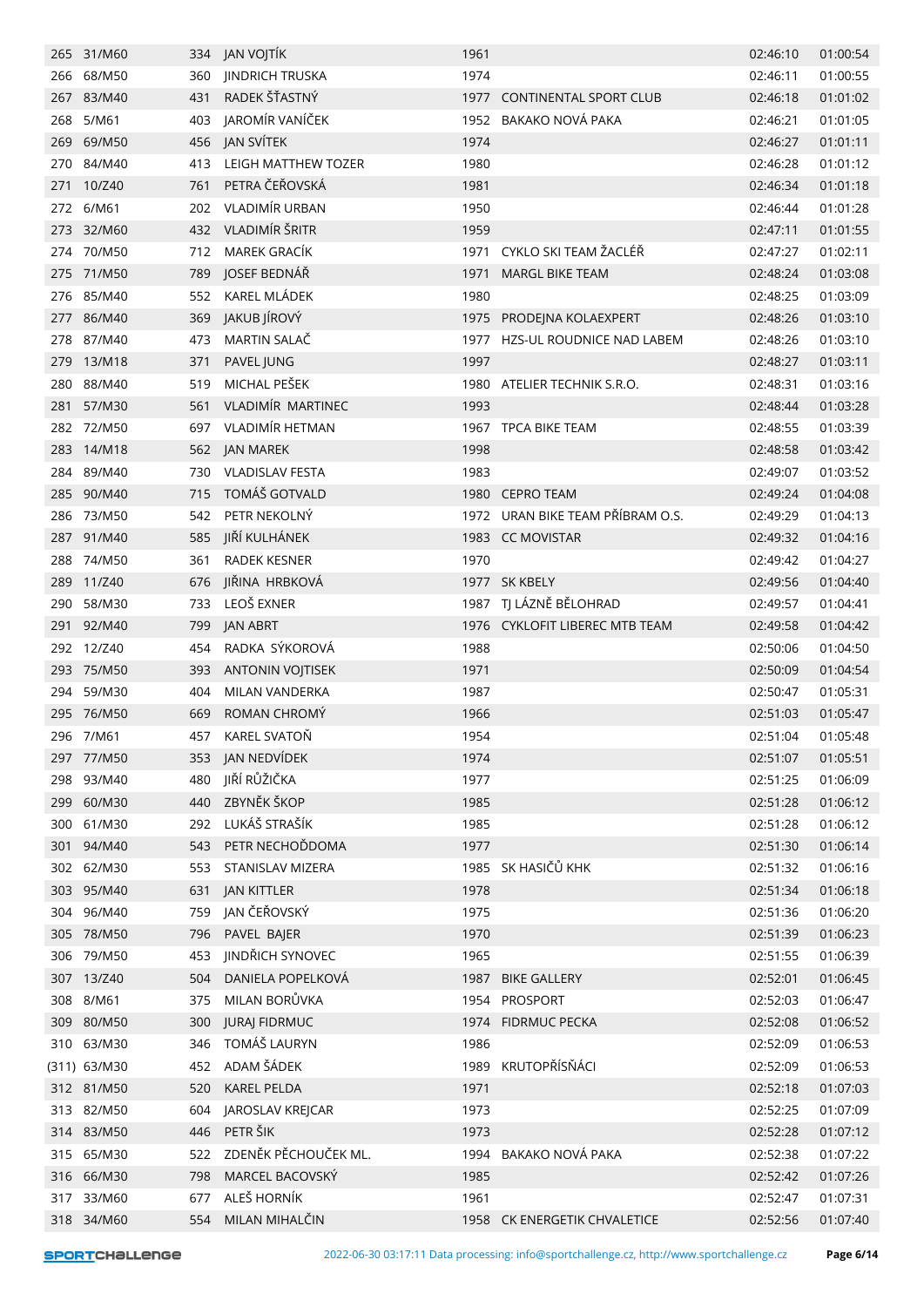|     | 319 67/M30  | 575 | MARTIN LANSKÝ             | 1991 - |                                  | 02:53:37 | 01:08:21 |
|-----|-------------|-----|---------------------------|--------|----------------------------------|----------|----------|
|     | 320 97/M40  | 582 | MAREK KVITSKÝ             | 1978   |                                  | 02:53:48 | 01:08:32 |
|     | 321 9/M61   | 512 | <b>KAREL PINTA</b>        | 1952   |                                  | 02:53:53 | 01:08:38 |
|     | 322 84/M50  | 337 | PAVEL TYPLT               | 1966   |                                  | 02:53:54 | 01:08:38 |
|     | 323 15/M18  | 327 | <b>FILIP MAREK</b>        | 2000   |                                  | 02:53:54 | 01:08:39 |
|     | 324 68/M30  |     | 314 JAN FABIÁN            | 1989   |                                  | 02:53:55 | 01:08:40 |
| 325 | 69/M30      | 624 | VLADIMÍR KOHOUTEK         | 1985   |                                  | 02:54:03 | 01:08:47 |
| 326 | 70/M30      | 720 | MATĚJ FRÝBA               |        | 1992 GREENLOG S.R.O.             | 02:54:08 | 01:08:52 |
|     | 327 35/M60  | 401 | MILAN VAŠEK               | 1956   |                                  | 02:54:17 | 01:09:01 |
|     | 328 71/M30  | 781 | TOMÁŠ BORŮVKA             | 1990   |                                  | 02:54:19 | 01:09:03 |
|     | 329 14/Z40  | 339 | ZUZANA FORMANOVÁ          |        | 1978 TREVOS, A.S.                | 02:54:48 | 01:09:32 |
| 330 | 98/M40      | 596 | VOJTĚCH KUBÍN             | 1978   |                                  | 02:55:25 | 01:10:09 |
| 331 | 99/M40      | 487 | JAKUB REIMER              | 1984   |                                  | 02:56:16 | 01:11:00 |
|     | 332 10/M61  | 483 | OLDŘICH ROKYTA            |        | 1954 CK ENERGETIK CHVALETICE     | 02:56:21 | 01:11:05 |
|     | 333 36/M60  | 319 | ROMAN FEDA                |        | 1964 SOKOL BUŠTĚHRAD             | 02:56:31 | 01:11:15 |
|     | 334 100/M40 | 690 | <b>MARTIN HOLAS</b>       | 1980   |                                  | 02:56:42 | 01:11:27 |
|     | 335 15/Z40  | 663 | RENATA JAHELKOVÁ          |        | 1987 NILFISK ALTO PRO CYCLING    | 02:56:47 | 01:11:31 |
| 336 | 72/M30      | 641 | ROMAN KAFKA               | 1988   |                                  | 02:56:48 | 01:11:32 |
|     | 337 101/M40 | 218 | ŠTEFAN BÁLIK              | 1983   |                                  | 02:57:15 | 01:11:59 |
| 338 | 102/M40     | 468 | <b>MIKE SKOREPA</b>       | 1980   |                                  | 02:57:32 | 01:12:16 |
|     | 339 85/M50  | 496 | PETR PROTIVÍNSKÝ          | 1973   |                                  | 02:58:03 | 01:12:47 |
| 340 | 103/M40     | 424 | JIŘÍ ŠULC                 |        | 1984 TPCA BIKE TEAM              | 02:58:04 | 01:12:48 |
| 341 | 104/M40     | 485 | JOSEF ROBA                |        | 1975 VIN DE FRANCE INVEST S.R.O. | 02:58:10 | 01:12:54 |
|     | 342 86/M50  | 617 | JAROSLAV KORANDA          |        | 1965 KLADNO                      | 02:58:14 | 01:12:58 |
| 343 | 105/M40     | 795 | RADOVAN BARAN             | 1979   |                                  | 02:58:15 | 01:12:59 |
| 344 | 106/M40     | 352 | JAKUB HORÁČEK             | 1983   |                                  | 02:58:21 | 01:13:05 |
|     | 345 37/M60  | 723 | <b>BOHUMIL FLIEGER</b>    |        | 1963 SK BLÍŽEVEDLY               | 02:58:29 | 01:13:13 |
|     | 346 87/M50  | 299 | PETR ŠUBR                 |        | 1965 CARLA.KUPKOLO.CZ            | 02:58:32 | 01:13:16 |
| 347 | 107/M40     | 492 | MIROSLAV PUDIL            |        | 1980 ATOMBIKE TREK FORBIKES TEAM | 02:58:32 | 01:13:17 |
| 348 | 73/M30      | 668 | <b>STANISLAV CHUDOBA</b>  |        | 1994 ELDOS                       | 02:58:44 | 01:13:28 |
| 349 | 88/M50      | 667 | <b>STANISLAV CHUDOBA</b>  |        | 1968 ELDOS                       | 02:59:01 | 01:13:45 |
|     | 350 16/Z40  | 515 | PETRA PIBYLOVÁ            |        | 1980 KUPKOLO MTB TEAM PARDUBICE  | 02:59:52 | 01:14:36 |
| 351 | 108/M40     | 332 | MILAN RŮŽIČKA             |        | 1978 SF TECHNOLOGY               | 02:59:53 | 01:14:38 |
|     | 352 74/M30  | 217 | MICHAL TRÝZNA             | 1990   |                                  | 03:00:01 | 01:14:45 |
|     | 353 75/M30  | 649 | PŘEMYSL JINDRA            | 1986   |                                  | 03:00:06 | 01:14:50 |
|     | 354 17/Z40  | 486 | MONIKA REKOVÁ             | 1980   |                                  | 03:00:45 | 01:15:29 |
|     | 355 109/M40 | 510 | <b>VIKTOR PLASS</b>       |        | 1979 ŠKVOREC TEAM                | 03:00:48 | 01:15:32 |
|     | 356 18/Z40  | 549 | ANDREA MUCHOVÁ            | 1987   |                                  | 03:00:49 | 01:15:33 |
|     | 357 110/M40 | 416 | RADEK TOMÁŠEK             | 1983   |                                  | 03:00:51 | 01:15:35 |
| 358 | 111/M40     | 390 | JIŘÍ VRABEC               |        | 1980 STAROPACKÁ SOKOLOVNA        | 03:00:52 | 01:15:36 |
|     | 359 112/M40 | 787 | LUKÁŠ BERNARD             |        | 1981 LÁZNĚ BĚLOHRAD              | 03:01:08 | 01:15:52 |
|     | 360 76/M30  | 507 | FILIP PLNÝ                | 1987   |                                  | 03:01:47 | 01:16:31 |
|     | 361 89/M50  | 77  | <b>MARTIN LAMR</b>        | 1970   | OK MTB TEAM PARDUBICE            | 03:02:18 | 01:17:02 |
|     | 362 113/M40 | 368 | TOMÁŠ DANDA               | 1975   | PRODEJNA KOLAEXPERT              | 03:02:23 | 01:17:07 |
|     | 363 90/M50  | 541 | MILAN NEŠKRABAL           | 1970   | NESKI TEAM                       | 03:02:26 | 01:17:10 |
|     | 364 114/M40 | 474 | ZDENĚK ŘÍHA               | 1979   |                                  | 03:02:39 | 01:17:23 |
|     | 365 19/Z40  | 365 | DARINA DYNTAROVÁ          | 1978   |                                  | 03:02:46 | 01:17:30 |
|     | 366 11/M61  | 788 | JOSEF BEKA                | 1949   |                                  | 03:03:04 | 01:17:48 |
|     | 367 115/M40 | 673 | TOMÁŠ HUDLIČKA            | 1981   |                                  | 03:03:25 | 01:18:09 |
|     | 368 20/Z40  | 559 | PETRA MATUŠOVÁ            |        | 1987 CYKLO POINT JIČÍN           | 03:03:27 | 01:18:11 |
| 369 | 5/Z41       | 700 | STANISLAVA HAVRANOVÁ      | 1970   |                                  | 03:04:18 | 01:19:02 |
|     | 370 91/M50  | 498 | <b>VLADIMIR PROCHAZKA</b> | 1968   |                                  | 03:04:22 | 01:19:07 |
| 371 | 116/M40     | 514 | JAN PILAŘ                 |        | 1975 SÁM SOBĚ SPONZOREM:-)       | 03:05:36 | 01:20:20 |
|     | 372 21/Z40  | 376 | PETRA MENČÍKOVÁ           | 1975   |                                  | 03:05:53 | 01:20:37 |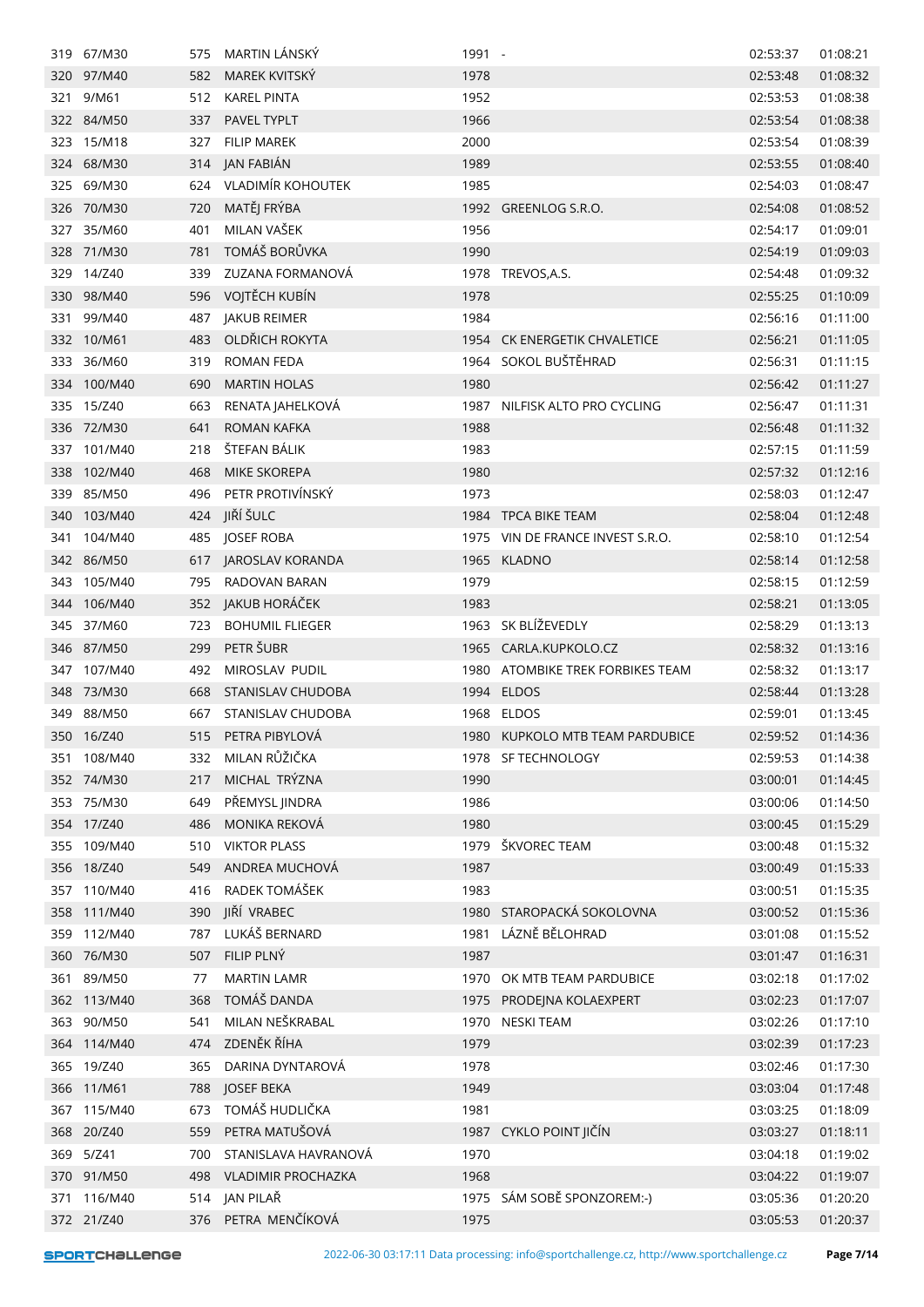| 373 | 38/M60      | 623          | VLADIMÍR KOHOUTEK     | 1955 |                                  | 03:06:30 | 01:21:14 |
|-----|-------------|--------------|-----------------------|------|----------------------------------|----------|----------|
|     | 374 117/M40 | 556          | MARTIN MENOŠČÍK       |      | 1980 TPCA BIKE TEAM              | 03:06:50 | 01:21:35 |
|     | 375 16/M18  | 645          | MATĚJ JIŘIČKA         | 1997 |                                  | 03:07:11 | 01:21:55 |
| 376 | 118/M40     | 396          | PAVEL VIK             | 1981 |                                  | 03:07:15 | 01:21:59 |
| 377 | 92/M50      | 724          | JIŘÍ FLIEGER          |      | 1970 SK BLÍŽEVEDLY               | 03:07:17 | 01:22:01 |
| 378 | 77/M30      | 627          | PETR KNOB             |      | 1992 ČERNÍ KONĚ                  | 03:10:16 | 01:25:01 |
| 379 | 93/M50      | 511          | PETR PÍSEK            | 1969 |                                  | 03:10:20 | 01:25:04 |
| 380 | 22/Z40      | 508          | KATEŘINA PLNÁ         | 1988 |                                  | 03:10:45 | 01:25:29 |
| 381 | 94/M50      | 598          | PETR KŘÍŽEK           | 1972 |                                  | 03:10:59 | 01:25:43 |
|     | 382 119/M40 | 348          | STANISLAV MELICHAR    |      | 1983 LUIGI COCOTTI               | 03:12:24 | 01:27:08 |
|     | 383 78/M30  | 679          | MAREK HORÁČEK         |      | 1986 KRUTOPŘÍSŇÁCI               | 03:12:24 | 01:27:09 |
| 384 | 120/M40     | 658          | MARCEL JANOTA         | 1981 |                                  | 03:12:31 | 01:27:15 |
|     | 385 121/M40 | 754          | MICHAL DAVID          | 1978 |                                  | 03:12:32 | 01:27:16 |
|     | 386 122/M40 | 742          | MICHAL DUBSKÝ         | 1981 |                                  | 03:12:55 | 01:27:39 |
|     | 387 79/M30  | 345          | PETRA ZAJÍČKOVÁ       | 1991 |                                  | 03:12:56 | 01:27:40 |
| 388 | 123/M40     | 397          | JIŘÍ VERNER           | 1975 |                                  | 03:13:21 | 01:28:05 |
|     | 389 95/M50  | 546          | PETR NÁDHERA          | 1967 |                                  | 03:14:11 | 01:28:55 |
| 390 | 124/M40     | 670          | RADOVAN CHALUPKA      | 1980 |                                  | 03:15:16 | 01:30:00 |
| 391 | 96/M50      | 728          | <b>RADEK FILIP</b>    |      | 1974 FESMONT 2000 S.R.O          | 03:15:27 | 01:30:11 |
|     | 392 125/M40 | 758          | JAROSLAV ČEŘOVSKÝ     | 1977 |                                  | 03:15:49 | 01:30:33 |
| 393 | 97/M50      | 629          | PETR KNĚŽOUREK        | 1974 |                                  | 03:16:48 | 01:31:32 |
| 394 | 17/M18      | 458          | ADAM STYBLÍK          |      | 2002 LÁZNĚ BĚLOHRAD              | 03:16:50 | 01:31:34 |
| 395 | 39/M60      | 320          | ALEŠ SKOŘEPA          | 1961 |                                  | 03:17:20 | 01:32:04 |
|     | 396 40/M60  | 470          | JARDA SEIFERT         |      | 1955 VIN DE FRANCE INVEST S.R.O. | 03:17:23 | 01:32:07 |
|     | 397 12/M61  | 370          | DOBROSLAV DYTRYCH     |      | 1954 DYDO NOVÁ PAKA              | 03:17:37 | 01:32:22 |
|     | 398 23/Z40  | 499          | ŠÁRKA POSPÍŠILOVÁ     | 1986 |                                  | 03:17:46 | 01:32:31 |
|     | 399 80/M30  | 477          | <b>LIBOR RYKL</b>     | 1991 |                                  | 03:20:52 | 01:35:36 |
| 400 | 98/M50      | 444          | ROBERT ŠIMEK          | 1971 |                                  | 03:20:55 | 01:35:39 |
| 401 | 99/M50      | 333          | LUBOŠ MAŤÁTKO         | 1966 |                                  | 03:21:09 | 01:35:54 |
|     | 402 41/M60  | 790          | KAREL BEDNÁŘ          | 1959 |                                  | 03:21:22 | 01:36:06 |
| 403 | 100/M50     | 408          | ROMAN VÁCLAVEK        | 1966 |                                  | 03:21:28 | 01:36:12 |
|     | 404 81/M30  | 599          | <b>PAVEL KROIS</b>    | 1989 |                                  | 03:21:50 | 01:36:34 |
|     | 405 42/M60  | 206          | MICHAL UHER           | 1960 |                                  | 03:21:53 | 01:36:37 |
|     | 406 13/M61  | 221          | JAROSLAV PEŠKA        | 1949 |                                  | 03:24:32 | 01:39:16 |
|     | 407 101/M50 | 536          | JAN NOVÁK             |      | 1970 CYKLO POINT JIČÍN           | 03:24:35 | 01:39:19 |
|     | 408 43/M60  | 251          | ROMAN NOVOTNÝ         | 1964 |                                  | 03:25:19 | 01:40:03 |
| 409 | 126/M40     | 398          | ZDENĚK VELINGER       | 1980 |                                  | 03:25:34 | 01:40:18 |
|     | 410 127/M40 | 794          | FRANTIŠEK BARTOŠ      | 1977 |                                  | 03:26:20 | 01:41:04 |
| 411 | 82/M30      | 664          | <b>VIKTOR JAČEK</b>   | 1992 |                                  | 03:26:49 | 01:41:33 |
|     | 412 83/M30  | 577          | MICHAL LANGENDORF     | 1989 |                                  | 03:27:36 | 01:42:20 |
|     | 413 24/Z40  | 215          | JAN CIMPOVÁ           | 1986 |                                  | 03:28:01 | 01:42:45 |
|     | 414 14/M61  | 570          | PAVEL LOŽEK           | 1947 |                                  | 03:28:11 | 01:42:55 |
|     | 415 84/M30  | 685          | PETR HOLUBETZ         | 1993 |                                  | 03:28:51 | 01:43:36 |
|     | 416 128/M40 | 379          | TOMÁŠ ZUNA            | 1980 |                                  | 03:29:00 | 01:43:44 |
| 417 | 44/M60      | 421          | OTAKAR ŠVORČÍK        | 1955 |                                  | 03:29:41 | 01:44:25 |
|     | 418 129/M40 |              | 482 JAN ROMANČÁK      |      | 1978 BIKE TEAM STARÁ PAKA        | 03:29:52 | 01:44:36 |
|     | 419 25/Z40  | 694          | VERONIKA HNÁTKOVÁ     |      | 1983 KRUTOPŘÍSŇÁCI               | 03:30:57 | 01:45:41 |
| 420 | 130/M40     | 391          | <b>JAKUB VONDROUS</b> | 1980 | KRUTOPŘÍSŇÁCI                    | 03:30:57 | 01:45:41 |
|     | 421 26/Z40  | 609          | MARIE KOZÁKOVÁ        | 1989 |                                  | 03:31:09 | 01:45:53 |
|     | 422 102/M50 | 356          | JAN HEGR              | 1974 |                                  | 03:31:09 | 01:45:53 |
| 423 | 45/M60      | 735          | <b>MILOSLAV ELIS</b>  | 1960 |                                  | 03:32:10 | 01:46:54 |
|     | 424 103/M50 | 459          | TOMÁŠ STYBLÍK         | 1971 | LÁZNĚ BĚLOHRAD                   | 03:32:55 | 01:47:39 |
|     | 425 27/Z40  | 509          | SURIKATA PLASSOVÁ     | 1984 |                                  | 03:33:07 | 01:47:51 |
|     | 426 85/M30  | $\mathbf{1}$ | MICHAL KANĚRA         |      | 1986 GHOST-RUBENA RACING TEAM    | 03:34:02 | 01:48:46 |
|     |             |              |                       |      |                                  |          |          |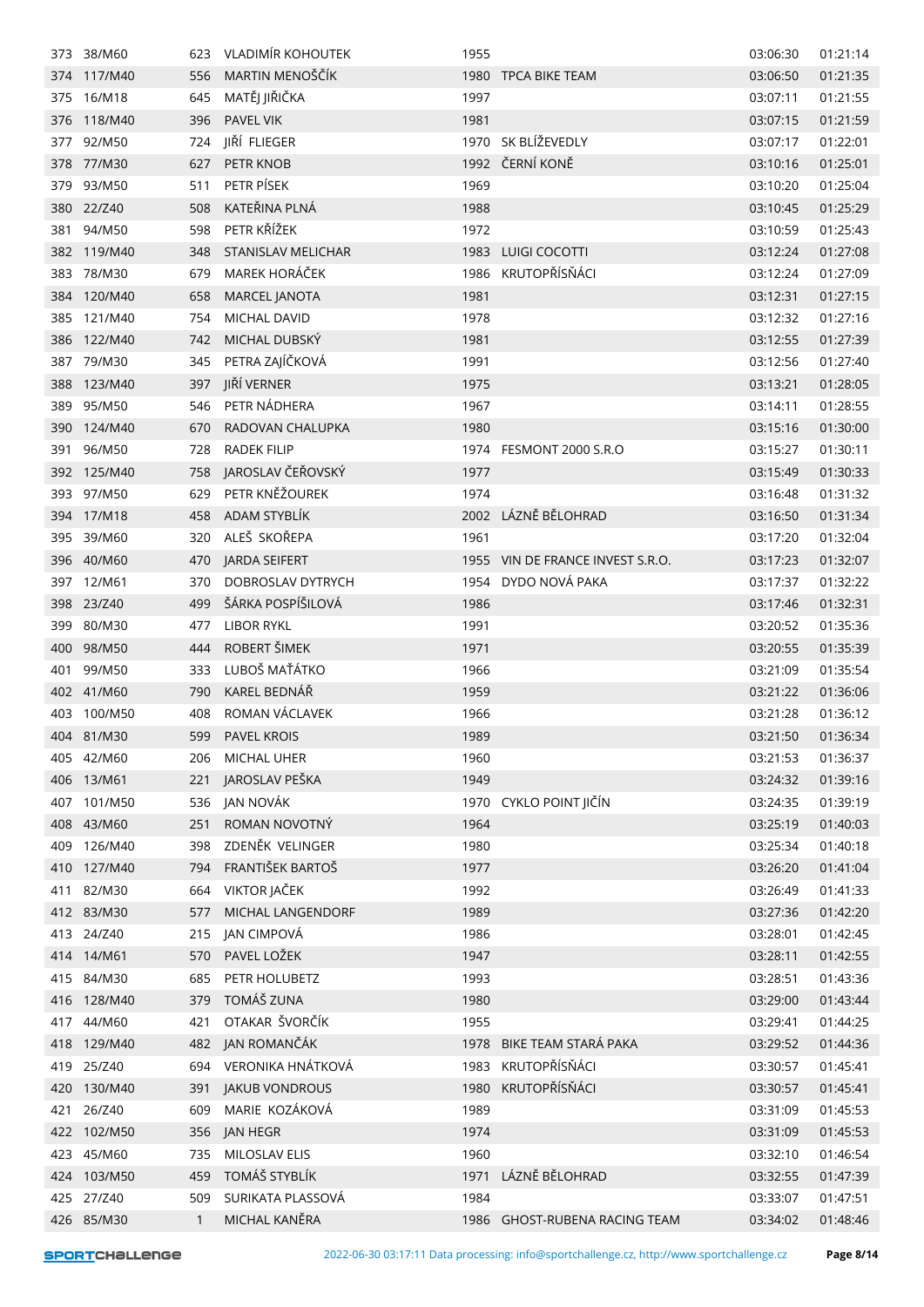| 427 | 46/M60      | 639            | <b>BORIS KANIŠČEV</b> | 1955 |                                     | 03:34:19 | 01:49:03 |
|-----|-------------|----------------|-----------------------|------|-------------------------------------|----------|----------|
| 428 | 104/M50     | 521            | PAVEL PEKÁREK         | 1969 |                                     | 03:35:38 | 01:50:22 |
| 429 | 105/M50     | 219            | TOMÁŠ PLÍŠEK          | 1970 |                                     | 03:37:46 | 01:52:30 |
| 430 | 131/M40     | 764            | DAVID ČERNÝ           | 1983 |                                     | 03:38:37 | 01:53:21 |
| 431 | 18/M18      | 593            | MARTIN KUBIŠTA        | 2003 | BAKAKO NOVÁ PAKA                    | 03:38:44 | 01:53:28 |
| 432 | 132/M40     | 594            | MARTIN KUBIŠTA        | 1976 | BAKAKO NOVÁ PAKA                    | 03:38:46 | 01:53:30 |
| 433 | 47/M60      | 326            | <b>IVAN HAVEL</b>     | 1964 | VIN DE FRANCE INVEST S.R.O.         | 03:39:15 | 01:53:59 |
| 434 | 48/M60      | 651            | MILAN JEŽEK           | 1960 | VIN DE FRANCE INVEST S.R.O.         | 03:39:15 | 01:53:59 |
|     | 435 86/M30  | 169            | JAKUB ŠILAR           | 1989 | <b>BIKECLINIC CANNONDALE</b>        | 03:39:25 | 01:54:09 |
|     | 436 133/M40 | 606            | JAN KRÁTKÝ            | 1977 |                                     | 03:40:37 | 01:55:21 |
| 437 | 106/M50     | 602            | MILAN KRIVOŠ          |      | 1965 CONTINENTAL SPORT CLUB         | 03:41:44 | 01:56:28 |
| 438 | 6/241       | 441            | MARIE ŠINDELÁŘOVÁ     | 1962 |                                     | 03:41:59 | 01:56:43 |
| 439 | 7/Z41       | 745            | RENATA DOSTÁLOVÁ      | 1973 | KANDÁT-PARTA                        | 03:43:28 | 01:58:12 |
| 440 | 107/M50     | 748            | RADEK DOSTÁL          | 1973 | KANDÁT-PARTA                        | 03:43:31 | 01:58:15 |
| 441 | 134/M40     | 2              | TOMÁŠ VAGENKNECHT     | 1984 | NOVÁ PAKA SNAIL TEAM                | 03:45:53 | 02:00:37 |
| 442 | 135/M40     | 336            | <b>MARTIN KRAUS</b>   |      | 1980 VIN DE FRANCE INVEST SPD       | 03:48:08 | 02:02:53 |
| 443 | 108/M50     | 439            | RADEK ŠOLC            | 1974 |                                     | 03:48:34 | 02:03:18 |
| 444 | 136/M40     | 214            | DAVID LÁNSKÝ          |      | 1978 VIN DE FRANCE INVEST S.R.O.    | 03:48:37 | 02:03:21 |
| 445 | 137/M40     | 610            | PAVEL KOVAČÍK         | 1979 |                                     | 03:48:52 | 02:03:36 |
|     | 446 8/Z41   | 701            | ANDREA HAVLOVÁ        | 1974 |                                     | 03:48:53 | 02:03:37 |
| 447 | 87/M30      | 739            | TOMÁŠ DYTRYCH         | 1989 | LÁZNĚ BĚLOHRAD                      | 03:49:53 | 02:04:38 |
| 448 | 88/M30      | 630            | <b>JAKUB KNAP</b>     | 1991 |                                     | 03:50:22 | 02:05:06 |
| 449 | 15/M61      | 656            | PETR JAROŠ            | 1944 | <b>ELEKTROSPOJ</b>                  | 03:50:23 | 02:05:07 |
| 450 | 109/M50     | 714            | JAN GÖTZ              | 1969 | 2B-MOTO                             | 03:51:09 | 02:05:53 |
| 451 | 138/M40     | 177            | <b>MARTIN KOHL</b>    | 1979 | BEMANIAX                            | 03:52:08 | 02:06:52 |
| 452 | 139/M40     | 622            | ROBERT KOCH           |      | 1983 TPCA BIKE TEAM                 | 03:52:09 | 02:06:53 |
| 453 | 9/Z41       | 436            | KATEŘINA ŠOLLAROVÁ    | 1974 |                                     | 03:53:01 | 02:07:46 |
| 454 | 140/M40     | 31             | PETR DOBRY            | 1977 | <b>BICYCLECAFE</b>                  | 03:53:04 | 02:07:48 |
| 455 | 141/M40     | 10             | MAREK MÜLLER          | 1976 | KAH SPORT VRCHLABÍ                  | 03:55:30 | 02:10:14 |
| 456 | 110/M50     | 61             | ŠTĚPÁN KARBAN         | 1971 | ATOMBIKE TREK FORBIKES TEAM         | 03:56:14 | 02:10:58 |
| 457 | 142/M40     | 6              | ŠTĚPÁN TRMATA         | 1978 | <b>CZECH TALLBOYS</b>               | 03:56:20 | 02:11:04 |
|     | 458 111/M50 | 372            | PETR MAI              | 1973 |                                     | 03:56:31 | 02:11:15 |
|     | 459 112/M50 | 633            | PETR KAVKA            |      | 1965 KASLE ELEKTRO                  | 03:57:04 | 02:11:48 |
|     | 460 49/M60  | 537            | STANISLAV NOVÁK       | 1958 |                                     | 03:57:06 | 02:11:50 |
|     | 461 113/M50 | 178            | PAVEL JIŘENA          |      | 1967 BEMANIAX                       | 03:57:33 | 02:12:17 |
|     | 462 89/M30  | 33             | LUKÁŠ DREJSL          |      | 1986 GIANT PITRS BIKES              | 03:58:56 | 02:13:40 |
|     | 463 28/Z40  | 558            | ILONA MAZOURKOVA      | 1976 |                                     | 03:59:02 | 02:13:46 |
|     | 464 1/M51   | $\overline{4}$ | TOMAS ČADA            |      | 1964 REDPOINT TEAM                  | 03:59:31 | 02:14:15 |
|     | 465 143/M40 | 91             | MILOŠ NOUZÁK          |      | 1977 BIG SHOCK TEAM O.S.            | 03:59:38 | 02:14:22 |
|     | 466 144/M40 | 777            | MAREK BUREŠ           |      | 1984 KUPKOLO.CZ                     | 04:01:57 | 02:16:41 |
|     | 467 145/M40 | 476            | TOMÁŠ ŘEHÁČEK         |      | 1983 KUPKOLO.CZ                     | 04:02:02 | 02:16:46 |
|     | 468 16/M61  | 380            | ZDENĚK ZUNA           |      | 1952 OUDI TEAM                      | 04:02:20 | 02:17:04 |
|     | 469 90/M30  | 23             | TOMÁŠ BRENDL          |      | 1986 CYKLOBAR TEAM                  | 04:05:06 | 02:19:50 |
|     | 470 29/Z40  | 414            | PETRA TOMEŠOVÁ        | 1982 |                                     | 04:05:14 | 02:19:58 |
| 471 | 146/M40     | 9              | LUKÁŠ TŘÍSKA          |      | 1977 BAKAKO NOVÁ PAKA               | 04:05:40 | 02:20:24 |
|     | 472 91/M30  | 36             | JAN FARÁŘ             |      | 1985 SK RN HRADEC KRÁLOVÉ           | 04:06:05 | 02:20:50 |
|     | 473 147/M40 | 8              | LUKÁŠ ROUBAL          |      | 1975 BANÁNOVÁ REPUBLIKA             | 04:06:42 | 02:21:26 |
| 474 | 148/M40     | 92             | ALEŠ NOVÁK            |      | 1976 CZECH TALLBOYS                 | 04:09:25 | 02:24:09 |
|     | 475 149/M40 | 13             | MARTIN ŠUPICH         |      | 1977 GIANT PITRS BIKES              | 04:12:38 | 02:27:22 |
|     | 476 114/M50 | 66             | VLASTIMIL KRÁČMAR     |      | 1974 IVT NÁCHOD                     | 04:13:20 | 02:28:04 |
| 477 | 92/M30      | 175            | TOMÁŠ BERGER          |      | 1987 CARLA.KUPKOLO.CZ/HZS PARDUBICE | 04:14:28 | 02:29:12 |
|     | 478 150/M40 | 81             | <b>IVO MACHEK</b>     |      | 1978 SK BLÍŽEVEDLY                  | 04:15:17 | 02:30:01 |
|     | 479 115/M50 | 573            | SLÁVEK LEJSEK         | 1971 |                                     | 04:17:09 | 02:31:53 |
|     | 480 30/Z40  |                | 462 LUCIA SLOVÁKOVÁ   | 1987 |                                     | 04:17:10 | 02:31:54 |
|     |             |                |                       |      |                                     |          |          |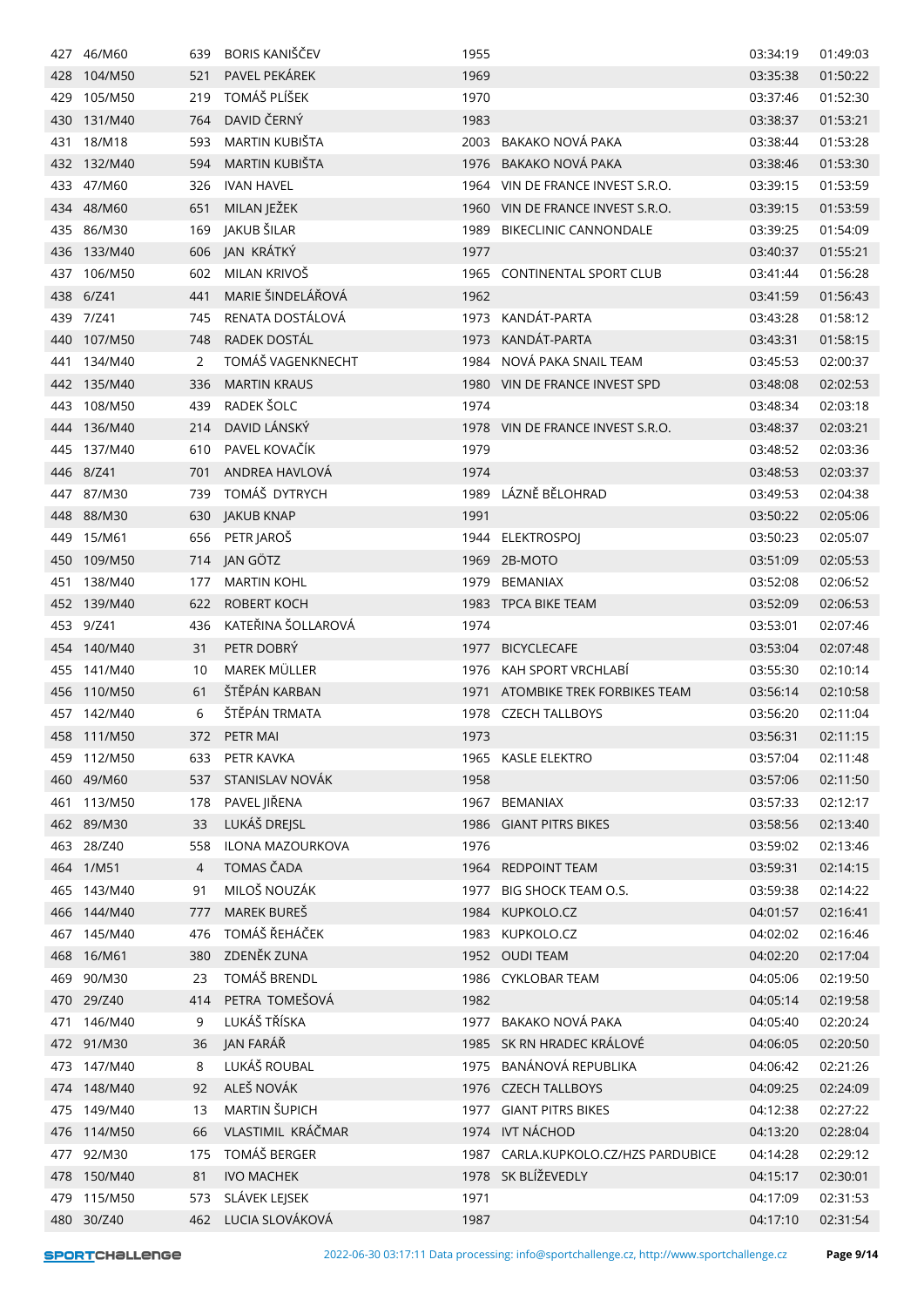|            | 481 31/Z40  |     | 484 JANA RODROVÁ     | 1985 |                                                | 04:17:12 | 02:31:56 |
|------------|-------------|-----|----------------------|------|------------------------------------------------|----------|----------|
|            | 482 32/Z40  | 760 | OLGA ČEŘOVSKÁ        | 1981 |                                                | 04:17:36 | 02:32:20 |
|            | 483 151/M40 | 14  | ALEŠ BÍLEK           |      | 1979 CYKLO POINT JIČÍN                         | 04:18:05 | 02:32:49 |
|            | 484 152/M40 | 126 | DANIEL ŠÍR           | 1976 |                                                | 04:18:48 | 02:33:32 |
|            | 485 93/M30  | 85  | ONDŘEJ MAREK         |      | 1986 JSDH HRONOV - VELKÝ DŘEVÍČ                | 04:18:59 | 02:33:44 |
| 486        | 116/M50     | 120 | MARTIN ŠIKOLA        |      | 1972 CYKLOVYSOKÉ                               | 04:19:14 | 02:33:58 |
|            | 487 94/M30  | 82  | TOMÁŠ MAKAL          | 1991 |                                                | 04:19:32 | 02:34:16 |
| 488        | 153/M40     | 15  | LUKÁŠ HERMAN         |      | 1984 JSDH HRONOV - VELKÝ DŘEVÍČ                | 04:20:46 | 02:35:30 |
| 489        | 2/M51       | 119 | RADEK ŠČUČKA         | 1964 |                                                | 04:20:57 | 02:35:41 |
|            | 490 154/M40 | 180 | DAVID DOBIÁŠ         |      | 1977 KELLYS BIKE RANCH TEAM                    | 04:21:26 | 02:36:10 |
| 491        | 155/M40     | 129 | MAREK ŠROLL          |      | 1978 CS SPECIALIZED HK                         | 04:22:02 | 02:36:46 |
|            | 492 95/M30  | 43  | <b>MARTIN FRENCL</b> |      | 1990 GIANT PITRS BIKES                         | 04:22:37 | 02:37:21 |
|            | 493 156/M40 | 151 | MICHAL VRBSKÝ        |      | 1978 REDPOINT TEAM                             | 04:22:50 | 02:37:34 |
|            | 494 33/Z40  | 305 | <b>LENKA BRENDL</b>  | 1981 |                                                | 04:25:32 | 02:40:16 |
|            | 495 157/M40 | 306 | DAVID BRENDL         | 1977 |                                                | 04:25:34 | 02:40:18 |
|            | 496 34/Z40  | 776 | MARTINA BURIANOVÁ    | 1991 |                                                | 04:26:49 | 02:41:33 |
|            | 497 158/M40 | 387 | MARTIN ZÁMEČNÍK      | 1979 |                                                | 04:26:50 | 02:41:34 |
|            | 498 96/M30  | 16  | PETR ADÁMEK          |      | 1993 APACHE LOKO TRUTNOV                       | 04:28:08 | 02:42:52 |
|            | 499 159/M40 | 145 | JIŘÍ VIK             |      | 1982 SILVINI R2 SPORT                          | 04:28:16 | 02:43:00 |
| 500        | 160/M40     | 184 | JIŘÍ VESELÝ          | 1979 |                                                | 04:29:10 | 02:43:54 |
|            | 501 117/M50 | 167 | MILAN JEZBERA        |      | 1974 CARLA.KUPKOLO.CZ                          | 04:29:27 | 02:44:11 |
|            | 502 3/M51   | 67  | JIŘÍ KREJSAR         |      | 1962 GIANT PITRS BIKES                         | 04:29:44 | 02:44:29 |
| 503        | 97/M30      | 132 | JAN ŠUSTA            |      | 1985 SYMBIO+ CANNONDALE                        | 04:29:47 | 02:44:31 |
|            | 504 161/M40 | 109 | JOSEF SCHEJBAL       |      | 1978 CYKLO PROFI                               | 04:29:47 | 02:44:31 |
|            | 505 35/Z40  | 503 | KATEŘINA PORKERTOVÁ  | 1987 |                                                | 04:31:48 | 02:46:32 |
|            | 506 4/M51   | 185 | RICHARD VOSYKA       |      | 1954 HERMANN - IRSAP                           | 04:31:53 | 02:46:38 |
|            | 507 118/M50 | 130 | ROBERT ŠTIKAR        | 1973 |                                                | 04:31:54 | 02:46:38 |
|            | 508 1/Z18   | 73  | VENDULA KUNTOVÁ      |      | 1993 REMERX-MERIDA TEAM KOLÍN                  | 04:32:01 | 02:46:45 |
|            | 509 162/M40 | 96  | PETR PEKÁREK         |      | 1978 SK BLÍŽEVEDLY                             | 04:32:57 | 02:47:41 |
|            | 163/M40     |     | RADIM KOTLABA        |      | 1975 CZECH OUTDOOR CLUB                        | 04:33:28 | 02:48:12 |
| 510<br>511 | 98/M30      | 186 | JAN BÍLEK            |      |                                                |          | 02:48:15 |
|            |             | 22  | 153 VOJTĚCH ZÁVESKÝ  |      | 1986 ALLTRAINING.CZ - LAWI                     | 04:33:31 |          |
|            | 512 164/M40 |     | LUDĚK VIGNER         | 1978 | 1981 TREK GDYNIA                               | 04:34:10 | 02:48:54 |
|            | 513 165/M40 | 144 |                      |      |                                                | 04:36:59 | 02:51:43 |
|            | 514 99/M30  | 113 | PETR STEINER         |      | 1985 CK VINOHRADSKÉ ŠLAPKY                     | 04:38:57 | 02:53:41 |
|            | 515 119/M50 | 76  | PETR KYNDL           |      | 1965 ALSET RACING TEAM                         | 04:38:58 | 02:53:42 |
|            | 516 120/M50 | 51  | PATRIK HRONEŠ        |      | 1970 FAACCZ                                    | 04:39:44 | 02:54:28 |
|            | 517 36/Z40  | 583 | <b>DARIA KUTNAR</b>  | 2000 |                                                | 04:39:58 | 02:54:42 |
|            | 518 100/M30 | 98  | PAVEL PFEIFER        |      | 1991 SK HASIČŮ KHK                             | 04:40:17 | 02:55:01 |
|            | 519 10/Z41  | 545 | HANA NÁDHEROVÁ       | 1968 |                                                | 04:40:18 | 02:55:02 |
|            | 520 121/M50 | 47  | TOMÁŠ HÁJEK          | 1974 |                                                | 04:40:22 | 02:55:06 |
|            | 521 122/M50 | 74  | PETR JOHN            |      | 1974 JSDH HRONOV - VELKÝ DŘEVÍČ                | 04:40:51 | 02:55:36 |
|            | 522 101/M30 | 136 | MIROSLAV UHLÍŘ       |      | 1990 CYKLO PROFI                               | 04:40:58 | 02:55:42 |
|            | 523 102/M30 | 75  | FILIP KUTINA         | 1987 |                                                | 04:40:59 | 02:55:43 |
|            | 524 103/M30 | 106 | TOMÁŠ RŮŽIČKA        |      | 1985 CTB CYCLING TEAM BRANDÝS                  | 04:41:00 | 02:55:44 |
|            | 525 2/Z18   | 105 | MARCELA PRSKAVCOVÁ   | 1965 |                                                | 04:41:00 | 02:55:44 |
|            | 526 166/M40 | 84  | JIŘÍ MALÝ            |      | 1977 PLANET TOYS CYCLING                       | 04:41:46 | 02:56:30 |
|            | 527 123/M50 | 78  | RADEK LEDECKÝ        |      | 1966 IVAR CS - AUTHOR TEAM                     | 04:42:23 | 02:57:08 |
|            | 528 5/M51   | 45  | JIŘÍ FULKA           |      | 1960 REDPOINT TEAM                             | 04:43:49 | 02:58:33 |
|            | 529 124/M50 | 150 | PAVEL VONDROUŠ       |      | 1974 CYKLO PROFI                               | 04:44:31 | 02:59:15 |
|            | 530 125/M50 | 156 | JIŘÍ ŽÁK             |      | 1969 CONTINENTAL SPORT CLUB                    | 04:45:23 | 03:00:07 |
|            | 531 104/M30 | 55  | JAN JABŮREK          |      | 1992 DEXTER CYCLING                            | 04:47:55 | 03:02:39 |
|            | 532 167/M40 | 20  | ZDENĚK BERKA         |      | 1982 VANCOUVERŚ WHORES                         | 04:49:25 | 03:04:09 |
|            | 533 168/M40 | 157 | LADISLAV ŽILÍK       |      | 1984 CUKRÁRNA DOBROVOLNÝ, LÁZNĚ BĚLOH 04:49:41 |          | 03:04:25 |
|            | 534 37/Z40  | 768 | KATEŘINA ČERNICKÁ    | 1995 |                                                | 04:49:54 | 03:04:38 |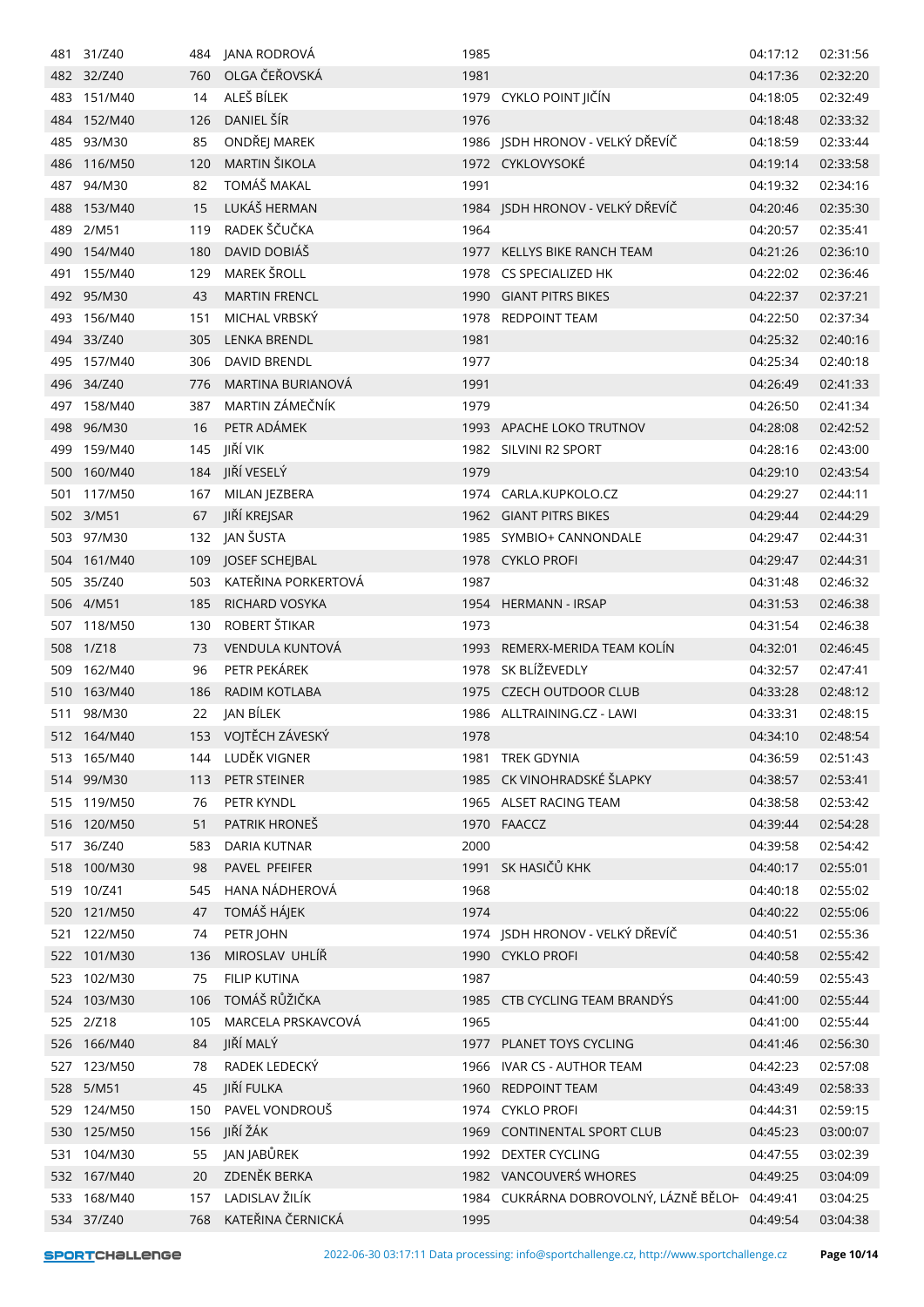|     | 535 126/M50 |     | 767 JAROSLAV ČERNICKÝ     | 1968 |                                    | 04:50:01 | 03:04:45 |
|-----|-------------|-----|---------------------------|------|------------------------------------|----------|----------|
|     | 536 105/M30 | 37  | JAKUB FEDORKO             |      | 1986 CYKLOVYSOKÉ                   | 04:50:12 | 03:04:56 |
| 537 | 106/M30     | 27  | JAROSLAV CAPOUCH          |      | 1990 NILFISK ALTO PRO CYCLING      | 04:51:27 | 03:06:11 |
| 538 | 6/M51       | 11  | JOSEF FIDRANSKÝ           | 1958 |                                    | 04:53:04 | 03:07:48 |
| 539 | 107/M30     | 39  | <b>ADAM FICHTNER</b>      |      | 1985 REDPOINT TEAM                 | 04:53:17 | 03:08:02 |
| 540 | 169/M40     | 122 | DAVID ŠIMÁČEK             | 1984 |                                    | 04:54:21 | 03:09:05 |
| 541 | 108/M30     | 87  | LUKÁŠ MARŠÍK              |      | 1986 AXITDOLDY                     | 04:56:08 | 03:10:52 |
|     | 542 170/M40 | 46  | <b>JAN GOTVALD</b>        | 1980 | <b>ERGO LIBEREC</b>                | 04:56:46 | 03:11:30 |
| 543 | 127/M50     | 53  | JIŘÍ CHARUZA              |      | 1969 PROBENET RACING               | 04:56:51 | 03:11:35 |
| 544 | 128/M50     | 166 | <b>BRONISLAV SKOVAJSA</b> |      | 1968 SIX MONKEYS                   | 04:56:58 | 03:11:42 |
|     | 545 109/M30 | 41  | RADEK FOLTÝN              | 1988 |                                    | 04:57:58 | 03:12:42 |
|     | 546 171/M40 | 172 | MARTIN RUBÁČEK            |      | 1982 RUBÁČEK                       | 04:58:21 | 03:13:05 |
|     | 547 3/Z18   | 44  | LENKA FRIDRICHOVÁ         |      | 1994 INS-NÁCHOD                    | 04:58:22 | 03:13:06 |
| 548 | 172/M40     | 86  | <b>RADEK MAREK</b>        |      | 1978 CARLA.KUPKOLO.CZ              | 04:58:43 | 03:13:27 |
|     | 549 110/M30 | 127 | ONDŘEJ ŠMÍD               | 1990 |                                    | 04:59:32 | 03:14:16 |
|     | 550 173/M40 |     | ADAM DLABOLA              |      |                                    |          |          |
|     |             | 174 |                           | 1977 |                                    | 04:59:45 | 03:14:29 |
|     | 551 111/M30 | 168 | JAKUB KOLÍNSKÝ            | 1994 |                                    | 05:00:28 | 03:15:12 |
|     | 552 7/M51   | 110 | LADISLAV SCHEJBAL         | 1964 |                                    | 05:00:50 | 03:15:34 |
|     | 553 174/M40 | 107 | TOMÁŠ SAIFRT              |      | 1976 SK HASIČŮ KHK                 | 05:00:58 | 03:15:42 |
|     | 554 112/M30 | 26  | JAN BURÝŠEK               |      | 1988 TRICLUB DOBRUŠKA              | 05:02:36 | 03:17:20 |
|     | 555 175/M40 | 160 | TOMÁŠ ZACHOVAL            |      | 1980 OREL BOŘITOV                  | 05:05:16 | 03:20:00 |
| 556 | 129/M50     | 139 | VÍT VACENOVSKÝ            |      | 1968 KT TRYSKOMYŠ                  | 05:05:16 | 03:20:00 |
|     | 557 176/M40 | 69  | ALEŠ KRPATA               |      | 1978 KUPKOLO MTB TEAM PARDUBICE    | 05:05:37 | 03:20:21 |
|     | 558 113/M30 | 29  | PAVEL ČERNÝ               | 1986 |                                    | 05:06:51 | 03:21:35 |
|     | 559 177/M40 | 52  | ALEŠ HŘÍBAL               | 1979 | KUPKOLO MTB TEAM PARDUBICE         | 05:07:30 | 03:22:14 |
|     | 560 8/M51   | 183 | <b>JOSEF STUNA</b>        | 1959 |                                    | 05:07:37 | 03:22:21 |
|     | 561 178/M40 | 25  | LADISLAV BŮNA             | 1979 |                                    | 05:09:02 | 03:23:46 |
|     | 562 9/M51   | 28  | JIŘÍ ČECHURA              |      | 1964 ALLTRAINING.CZ - LAWI         | 05:09:30 | 03:24:14 |
| 563 | 130/M50     | 112 | TOMÁŠ SRB                 |      | 1966 SKIALP BIKE PRACHOV           | 05:09:32 | 03:24:16 |
|     | 564 4/Z18   | 111 | JANA SKRBKOVÁ             |      | 1986 ELEVEN TEAM PŘÍCHOVICE        | 05:09:52 | 03:24:36 |
|     | 565 131/M50 |     | 104 JAROSLAV PROVAZNÍK    |      | 1971 SK BLÍŽEVEDLY                 | 05:12:22 | 03:27:06 |
|     | 566 114/M30 |     | 70 TOMAS KRPATA           |      | 1985 KUPKOLO MTB TEAM PARDUBICE    | 05:12:39 | 03:27:23 |
|     | 567 115/M30 | 128 | JOSEF ŠPŮR                | 1989 |                                    | 05:14:25 | 03:29:09 |
|     | 568 132/M50 | 24  | VÍTĚZSLAV BROŽ            |      | 1970 ALLTRAINING.CZ - LAWI         | 05:15:53 | 03:30:37 |
|     | 569 179/M40 | 54  | PAVEL CHLUP               |      | 1976 BICYKLUB                      | 05:15:54 | 03:30:38 |
| 570 | 133/M50     | 162 | PAVEL BŘESKÝ              |      | 1965 SKIALP BIKE TEAM PRACHOV      | 05:18:29 | 03:33:13 |
| 571 | 180/M40     | 108 | MICHAL SEDLAK             | 1981 |                                    | 05:21:10 | 03:35:54 |
|     | 572 181/M40 | 80  | ROMAN MACKO               |      | 1981 DENTALNISERVIS.CZ             | 05:21:10 | 03:35:54 |
|     | 573 134/M50 | 17  | PAVEL ADAMŮ               |      | 1966 CYKLO SKI ŽITNÍK              | 05:23:53 | 03:38:37 |
|     | 574 135/M50 | 137 | ZBYNĚK URBAN              |      | 1972 CYKLO SKI ŽITNÍK              | 05:23:55 | 03:38:40 |
|     | 575 136/M50 | 176 | DUŠAN STANĚK              |      | 1970 BEMANIAX                      | 05:26:05 | 03:40:49 |
|     | 576 116/M30 | 165 | PAVEL SWÁROVSKÝ           |      | 1994 BEMANIAX                      | 05:26:09 | 03:40:53 |
|     | 577 137/M50 | 146 | RICHARD VLASÁK            | 1968 |                                    | 05:26:10 | 03:40:54 |
| 578 | 182/M40     | 103 | DAVID POUČ                |      | 1979 SK HASIČŮ KHK                 | 05:27:38 | 03:42:22 |
|     | 579 183/M40 | 99  | PETR PIBYL                |      | 1977 KUPKOLO MTB TEAM PARDUBICE    | 05:27:41 | 03:42:25 |
|     | 580 184/M40 | 161 | JAN SOUČEK                |      | 1981 ŠVÉDSKÁ JÍZDA                 | 05:30:12 | 03:44:56 |
|     | 581 138/M50 | 179 | <b>JOSEF SITTA</b>        |      | 1973 WWW.VOLITANS.CZ               | 05:31:26 | 03:46:10 |
|     | 582 185/M40 | 38  | MICHAL FICHTNER           |      | 1983 CONTINENTAL BDY               | 05:33:12 | 03:47:56 |
|     | 583 10/M51  | 101 | <b>ROMAN POLZ</b>         | 1963 |                                    | 05:33:18 | 03:48:02 |
| 584 | 139/M50     | 182 | TOMÁŠ CHOTĚBOR            |      | 1972 SP KOLO LOAP                  | 05:33:33 | 03:48:18 |
| 585 | 11/M51      | 114 | PETR STRNAD               |      | 1964 SEVERNÍ VĚTRY                 | 05:34:11 | 03:48:55 |
|     | 586 186/M40 | 117 | <b>LUKAS SVOBODA</b>      | 1977 |                                    | 05:35:35 | 03:50:19 |
|     | 587 187/M40 | 62  | DAVID KARPÍŠEK            | 1980 |                                    | 05:36:21 | 03:51:05 |
|     | 588 117/M30 | 163 | JIŘÍ JANATKA              |      | 1985 AUTODÍLY KONECCHLUMÍ MTB TEAM | 05:38:37 | 03:53:21 |
|     |             |     |                           |      |                                    |          |          |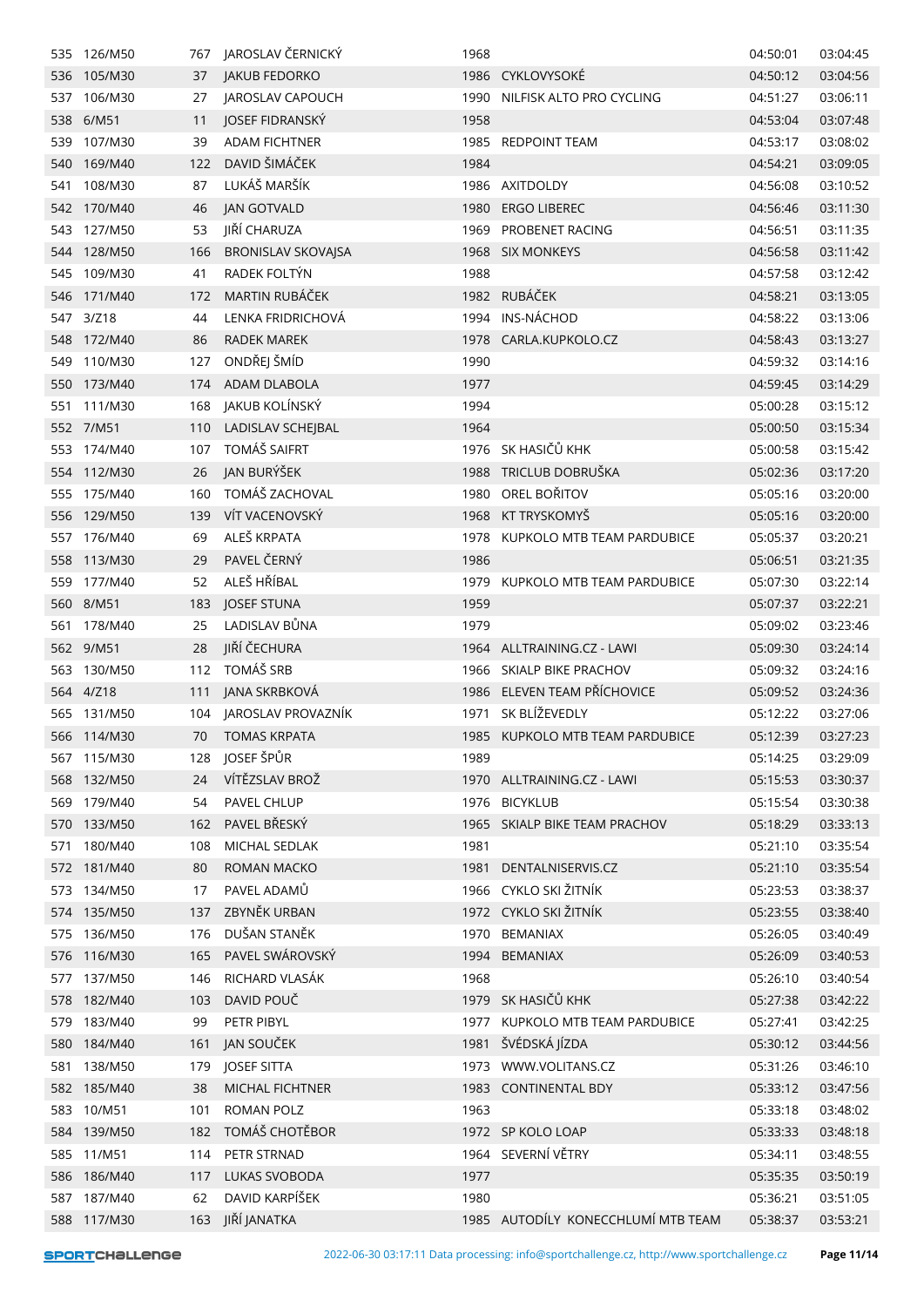|          | 589 140/M50     | 56  | TOMÁŠ JANKŮ                 |      | 1972 CYKLO POINT JIČÍN           | 05:40:23 | 03:55:07 |
|----------|-----------------|-----|-----------------------------|------|----------------------------------|----------|----------|
| 590      | 188/M40         | 60  | MICHAL JURÁSEK              | 1978 |                                  | 05:42:49 | 03:57:33 |
| 591      | 189/M40         | 95  | MICHAL PANCNER              | 1980 |                                  | 05:42:54 | 03:57:38 |
| 592      | 190/M40         | 102 | JOSEF POMIKÁLEK             | 1975 |                                  | 05:42:57 | 03:57:41 |
| 593      | 141/M50         | 149 | ALEŠ VONDRÁČEK              |      | 1972 INKOSPOR                    | 05:43:47 | 03:58:31 |
|          | 594 191/M40     | 18  | MIROSLAV BALOGA             |      | 1984 NETSEKTOR                   | 05:44:40 | 03:59:25 |
| 595      | 12/M51          | 21  | ARNOŠT BERNARD              | 1961 | TJ LÁZNĚ BĚLOHRAD                | 05:45:42 | 04:00:26 |
| 596      | 13/M51          | 134 | JIŘÍ TAUCHMAN               | 1959 |                                  | 05:45:44 | 04:00:28 |
|          | 597 118/M30     | 68  | JAN KROPÁČ                  | 1985 |                                  | 05:49:09 | 04:03:53 |
|          | 598 142/M50     | 121 | JAROMÍR ŠILLE               |      | 1970 TOPESTO                     | 05:49:17 | 04:04:01 |
|          | 599 5/Z18       | 123 | JANA ŠIMÁČKOVÁ              | 1984 |                                  | 05:49:26 | 04:04:10 |
| 600      | 192/M40         | 42  | <b>JAN FRANCU</b>           | 1983 |                                  | 05:52:41 | 04:07:26 |
|          | 601 193/M40     | 124 | PAVEL ŠIMON                 | 1980 |                                  | 05:52:51 | 04:07:35 |
|          | 602 119/M30     | 58  | LUKÁŠ JELÍNEK               | 1988 |                                  | 05:53:34 | 04:08:18 |
| 603      | 143/M50         | 30  | PETR DAŘBUJAN               |      | 1969 ATOMBIKE TREK FORBIKES TEAM | 06:00:20 | 04:15:04 |
|          | 604 194/M40     | 34  | <b>VLADISLAV DUDEK</b>      |      | 1979 TJ LOKOMOTIVA NYMBURK       | 06:02:49 | 04:17:33 |
| 605      | 144/M50         | 79  | JAROSLAV LUXEMBURK          | 1971 |                                  | 06:03:52 | 04:18:36 |
| 606      | 195/M40         | 89  | <b>PAVEL MILLER</b>         | 1981 |                                  | 06:04:34 | 04:19:18 |
|          | 607 196/M40     | 148 | KAREL VOJTÍŠEK              | 1977 |                                  | 06:06:55 | 04:21:39 |
| 608      | 14/M51          | 155 | ANTONÍN ZLÍNSKÝ             | 1956 |                                  | 06:08:10 | 04:22:55 |
|          | 120/M30         | 118 | VOJTĚCH ŠANTORA             | 1987 |                                  | 06:11:01 | 04:25:46 |
| 609      |                 |     | MICHAL TAUCHMAN             |      |                                  |          |          |
| 610      | 145/M50         | 133 |                             | 1966 | 1967 SK HASIČŮ KHK               | 06:14:51 | 04:29:35 |
| 611      | 146/M50         | 159 | VÁCLAV JOHN<br>PETR KRTIČKA |      |                                  | 06:15:14 | 04:29:58 |
|          | 612 197/M40     | 171 |                             | 1979 |                                  | 06:21:11 | 04:35:55 |
|          | 613 147/M50     | 72  | JAN KUČERA                  | 1969 |                                  | 06:21:14 | 04:35:59 |
|          | 614 198/M40     | 141 | MARTIN VÁCLAVÍK             | 1975 |                                  | 06:29:07 | 04:43:51 |
|          | 615 199/M40     | 158 | MARTIN MENČÍK               | 1976 |                                  | 06:29:44 | 04:44:29 |
|          | 616 121/M30     | 71  | MICHAL KŘIVOHLÁVEK          |      | 1997 HROT ZEMĚDĚLSKÉ STROJE      | 06:32:27 | 04:47:11 |
| 617      | 148/M50         | 93  | <b>JAN ORNST</b>            | 1967 |                                  | 06:33:21 | 04:48:05 |
|          | 618 200/M40     | 97  | <b>IVO PETERKA</b>          | 1975 |                                  | 06:51:18 | 05:06:02 |
|          | 619 6/Z18       | 140 | HELENA VACKOVÁ              |      | 1982 REDPOINT TEAM               | 06:59:42 | 05:14:26 |
|          | 620 201/M40     |     | 138 JAKUB VACEK             |      | 1980 REDPOINT TEAM               | 06:59:45 | 05:14:29 |
|          | 621 202/M40     |     | 125 SEBASTIAN ŠIMON         | 1979 |                                  | 07:17:14 | 05:31:58 |
|          | DNF /M30        | 57  | PETR JELÍNEK                |      | 1986 BAKAKO NOVÁ PAKA            |          |          |
|          | <b>DNF /M51</b> |     | 142 JOSEF VEJNAR            |      | 1957 SPARTAK MTB VRCHLABÍ        |          |          |
|          | <b>DNF /M30</b> | 170 | <b>FILIP ADEL</b>           |      | 1990 KC HLINSKO                  |          |          |
|          | <b>DNF /M50</b> | 35  | <b>RADEK DURDIL</b>         | 1968 |                                  |          |          |
|          | <b>DNF /M30</b> | 135 | FILIP TRENDA                |      | 1995 ROCKMACHINE-CYKLOMAX        |          |          |
|          | <b>DNF /M30</b> | 143 | JAN VESELÝ                  |      | 1990 EXPRES NÁPOJE LIBEREC MTB   |          |          |
|          | <b>DNF /M30</b> | 48  | JAN HÁJEK                   | 1985 |                                  |          |          |
|          | <b>DNF /M50</b> | 90  | <b>RUDOLF PRIX</b>          |      | 1968 SKOMT PARDUBICE             |          |          |
|          | DNF /M40        | 83  | TOMÁŠ MÁLEK                 |      | 1980 ELEVEN TEAM PŘÍCHOVICE      |          |          |
|          | <b>DNF /M50</b> | 152 | MILOSLAV ZAJGER             | 1969 |                                  |          |          |
|          | <b>DNF /M50</b> | 164 | SLÁVEK VALENTA              | 1969 |                                  |          |          |
|          | <b>DNF /M50</b> | 88  | VÁCLAV MERVART              |      | 1970 TRICLUB DOBRUŠKA            |          |          |
|          | DNF /M40        | 173 | JARDA KAUFMAN               |      | 1975 GIANT PITRS BIKES           |          |          |
|          | <b>DNF /M51</b> | 40  | ALEŠ FLÉGL                  | 1963 |                                  |          |          |
|          | <b>DNF /M50</b> | 12  | JAROSLAV SVOBODA            |      | 1971 IVT NÁCHOD                  |          |          |
|          | <b>DNS /M50</b> | 3   | TOMÁŠ JANDA                 |      | 1972 STUDIOPOHODY.CZ             |          |          |
|          | <b>DNS /M40</b> | 19  | MIREK BERGER                |      | 1975 STS CHVOJKOVICE-BROD        |          |          |
| DNS /Z41 |                 | 438 | PAVLÍNA ŠOLCOVÁ             | 1971 |                                  |          |          |
|          | <b>DNS /M30</b> | 409 | PAVEL URBAN                 | 1989 |                                  |          |          |
|          | DNS /M40        | 5   | PETR JAVŮREK                |      | 1977 APACHE LOKO TRUTNOV         |          |          |
|          | DNS /M30        |     | 154 DAVID ZEMAN             |      | 1992 CYKLOFIT LIBEREC MTB TEAM   |          |          |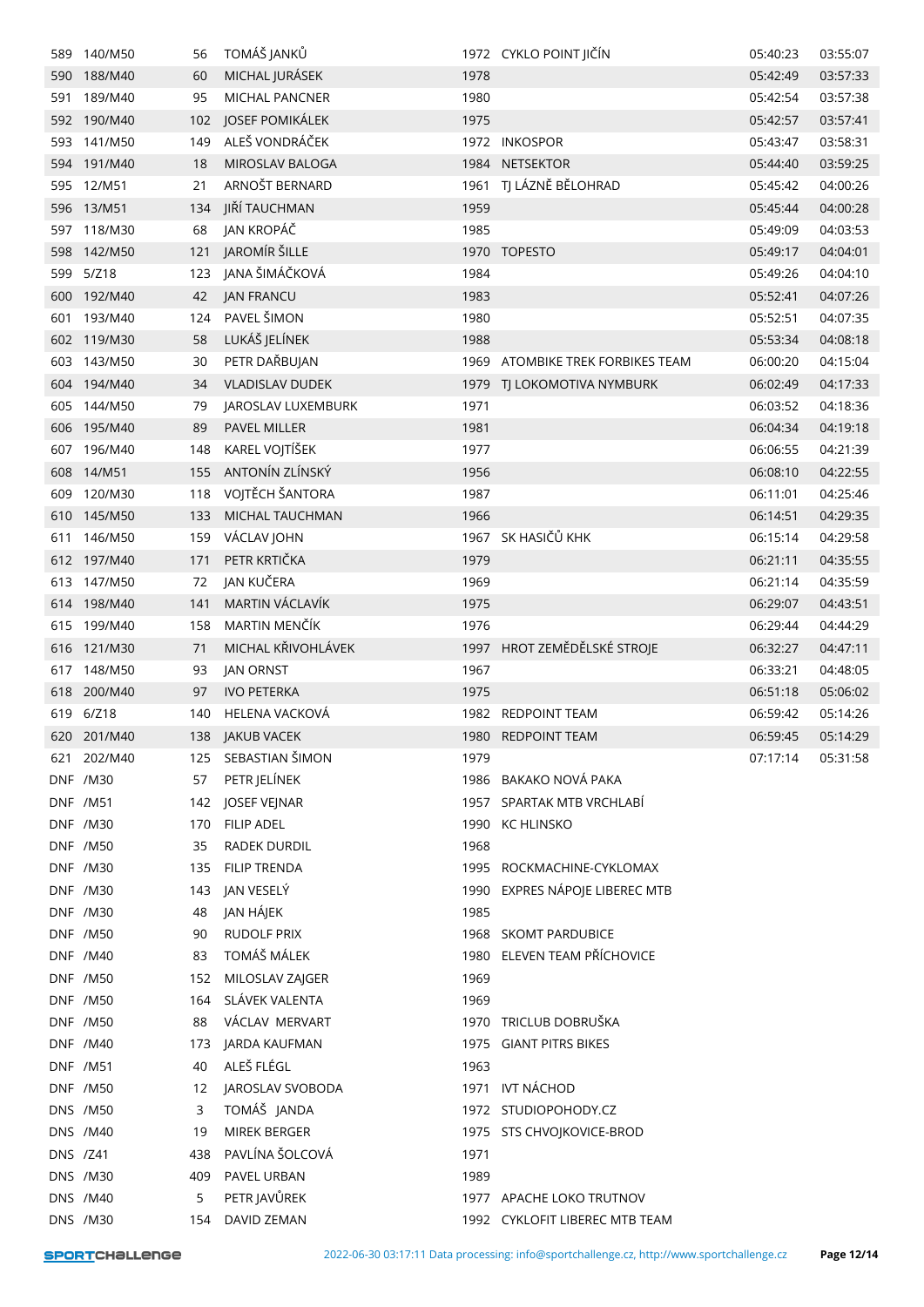|          | <b>DNS /M50</b>                    | 7   | <b>KAREL BERNARD</b>                   |      | 1967 INS-NÁCHOD                               |
|----------|------------------------------------|-----|----------------------------------------|------|-----------------------------------------------|
|          | <b>DNS /M30</b>                    | 64  | <b>MARTIN KLAPAL</b>                   |      | 1987 STALAK DEVOSS RYCHNOV NAD KNĚŽNO         |
| DNS /Z40 |                                    | 204 | BLANKA TYLKOVÁ                         | 1984 |                                               |
|          | <b>DNS /M40</b>                    |     | 296 PETR DUŠEK                         |      | 1975 LÁZNĚ BĚLOHRAD                           |
|          | <b>DNS /M40</b>                    | 181 | JAKUB NOVÁK                            | 1983 |                                               |
|          | <b>DNS /M40</b>                    |     | 449 ROMAN ŠEVČÍK                       |      | 1979 VYHULBANDA FC                            |
|          | <b>DNS /M51</b>                    | 63  | JIŘÍ KAZDA                             |      | 1950 CYKLO POINT JIČÍN                        |
| DNS /Z18 |                                    |     | 147 LUCIE VLÁŠKOVÁ                     |      | 1987 KELLYS BIKE RANCH TEAM                   |
|          | <b>DNS /M51</b>                    | 131 | FRANTIŠEK ŠTÍPEK                       |      | 1954 CYCLING S.R.O.                           |
|          | <b>DNS /M30</b>                    |     | 307 JAKUB BUREŠ                        | 1992 |                                               |
|          | <b>DNS /M50</b>                    | 49  | PAVEL HEMELÍK                          |      | 1967 ROCKMACHINE-CYKLOMAX                     |
|          | <b>DNS /M50</b>                    | 411 | PETR TRÜBENEKR                         | 1973 |                                               |
|          | DNS /M30                           |     | 374 ONDŘEJ VRBA                        |      | 1988 RK BIKE                                  |
|          | <b>DNS /M40</b>                    |     | 406 MARTIN VALENTA                     | 1977 |                                               |
|          | <b>DNS /M50</b>                    | 405 | CYRIL VALUŠIAK                         |      | 1969 SP MTB VRCHLABÍ                          |
|          | <b>DNS /M30</b>                    | 419 | MARTIN TIŠNOVSKÝ                       |      | 1991 DEXTER CYCLING                           |
|          | <b>DNS /M40</b>                    | 50  | ONDŘEJ HOFMAN                          |      | 1979 PRO MUSIC PROLOG BIKE TRUTNOV            |
|          | <b>DNS /M50</b>                    | 100 | PETR PODRÁBSKÝ                         | 1973 |                                               |
|          | <b>DNS /M50</b>                    |     | 116 PETR SVITÁK                        | 1971 |                                               |
|          | <b>DNS /M40</b>                    | 32  | DAVID DOSTÁL                           | 1979 |                                               |
|          | <b>DNS /M60</b>                    | 386 | PETR ZELENÝ                            | 1960 |                                               |
|          | <b>DNS /M50</b>                    |     | 400 LEOŠ VÁVRA                         | 1965 |                                               |
|          | <b>DNS /M60</b>                    | 430 | JIŘÍ ŠTĚDROŇ                           | 1963 |                                               |
|          | <b>DNS /M50</b>                    | 65  | ROBERTO KOLMAN                         |      | 1968 ROCKMACHINE-CYKLOMAX                     |
|          | <b>DNS /M50</b>                    | 94  | PAVEL ORT                              | 1973 |                                               |
|          | <b>DNS /M30</b>                    | 433 | DAVID ŠOUREK                           | 1995 | RONAL CZ                                      |
|          | <b>DNS /M40</b>                    | 385 | DAVID ZELENÝ                           | 1976 |                                               |
|          |                                    |     | HANKA JENČOVSKÁ                        |      |                                               |
|          | <b>DNS /M40</b>                    | 655 |                                        | 1978 |                                               |
|          | <b>DNS /M30</b>                    | 703 | <b>KAMIL HAUSR</b><br>506 JAN POLÁK    |      | 1990 IVAR CS - AUTHOR TEAM<br>1982 KAPŘÍKBIKE |
|          | <b>DNS /M40</b><br><b>DNS /M60</b> |     | 780 ZDENĚK BREBERA                     |      | 1957 SP MTB VRCHLABÍ                          |
|          |                                    |     |                                        |      |                                               |
|          | <b>DNS /M50</b>                    | 495 | JIŘÍ PROUZA                            | 1972 |                                               |
|          | DNS /Z40                           |     | 682 LUCIE HONZEJKOVÁ<br>VLADIMÍR HYKYŠ | 1977 |                                               |
|          | <b>DNS /M40</b>                    | 671 | JIŘÍ HOLAJ                             |      | 1976 SIX MONKEYS<br>1982 CYKLO SKI ŽITNÍK     |
|          | <b>DNS /M40</b>                    | 691 | 466 JIŘÍ SLABÝ                         |      | 1956 REDPOINT TEAM                            |
|          | DNS /M60                           |     |                                        |      |                                               |
|          | <b>DNS /M40</b>                    |     | 662 PAVEL JANÁK                        |      | 1978 KANDÁT-PARTA                             |
|          | <b>DNS /M40</b>                    |     | 696 ZDENĚK HLAVÁČEK                    | 1981 |                                               |
|          | <b>DNS /M40</b>                    | 657 | MICHAL JÁNSKÝ                          | 1978 |                                               |
|          | <b>DNS /M40</b>                    | 797 | ĽUBOMÍR BAĎURA                         |      | 1982 KAPŘÍKBIKE                               |
| DNS /Z41 |                                    | 478 | DANA RYCHTEROVÁ                        | 1969 |                                               |
|          | <b>DNS /M30</b>                    | 713 | JAN GÖTZ ML.                           | 1989 |                                               |
|          | <b>DNS /M50</b>                    |     | 706 VÁCLAV HÁLEK                       | 1974 |                                               |
|          | <b>DNS /M40</b>                    | 565 | MICHAL MALINSKÝ                        | 1978 |                                               |
|          | DNS /M40                           | 569 | DAVID LUKŠAN                           |      | 1976 CARLA                                    |
|          | <b>DNS /M40</b>                    | 744 | JIŘÍ DRBOHLAV<br>600 TOMÁŠ KROČEK      | 1976 |                                               |
|          | <b>DNS /M40</b>                    |     |                                        | 1975 |                                               |
|          | <b>DNS /M30</b>                    | 726 | DANIEL FIŠAR                           |      | 1988 KAH SPORT VRCHLABI                       |
| DNS /Z40 |                                    | 580 | MARTINA LAMICHOVÁ                      | 1991 | GHOST-RUBENA RACING TEAM                      |
|          | <b>DNS /M50</b>                    | 597 | MILAN KUBÍČEK                          | 1965 |                                               |
|          | <b>DNS /M40</b>                    | 738 | LUBOŠ EBERLE                           |      | 1976 KENABE BIKING JIČÍN                      |
|          | DNS /M60                           | 588 | MILOSLAV KUDRNAC                       | 1961 |                                               |
|          | <b>DNS /M40</b>                    | 727 | <b>MARTIN FILIP</b>                    |      | 1977 ALLTRAINING.CZ - LAWI                    |
|          | DNS / M61                          |     | 614 JOSEF KOTĚ                         | 1951 |                                               |